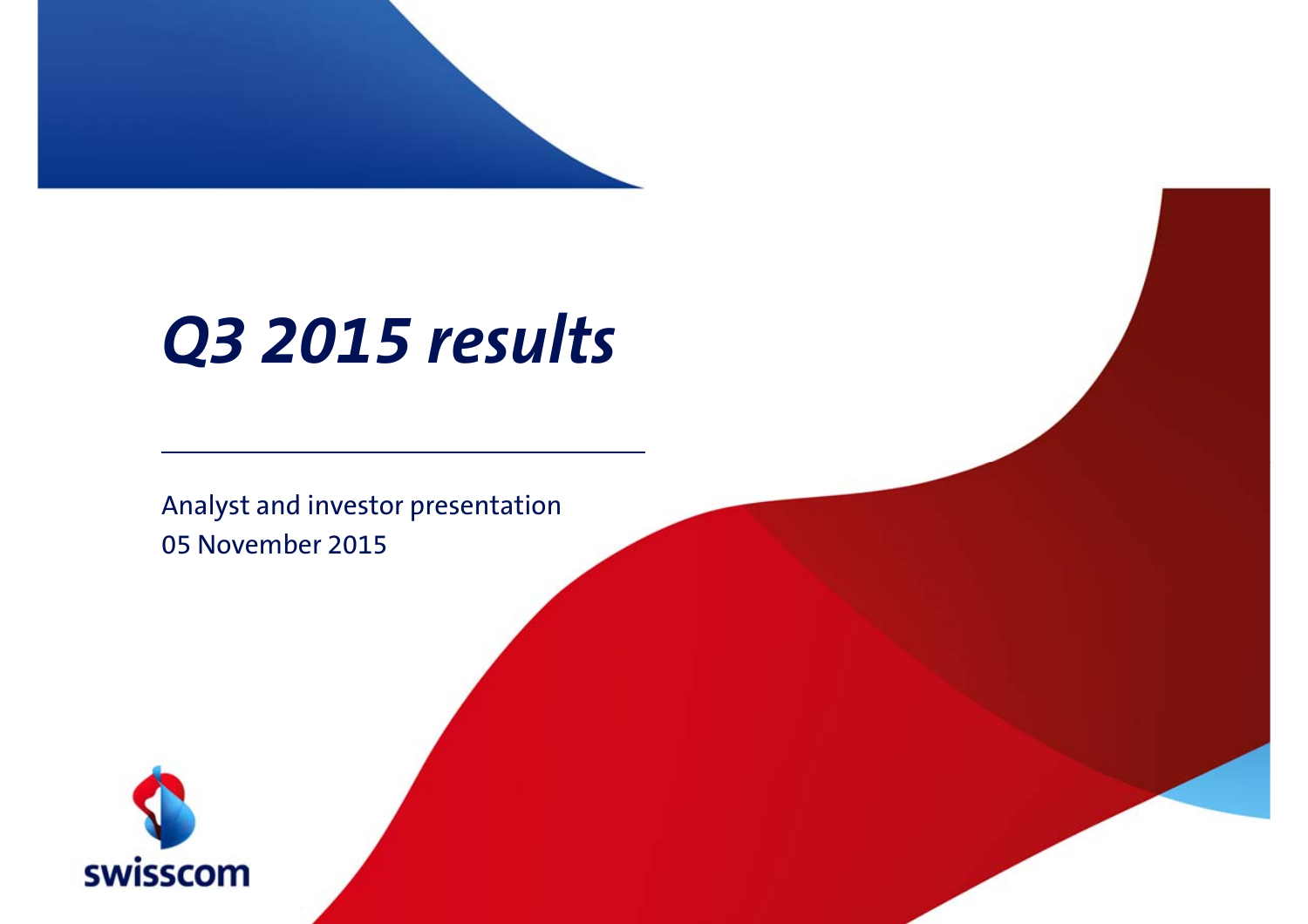## **Agenda**

| Welcome and introduction                                                                                             | Louis Schmid, IR        |
|----------------------------------------------------------------------------------------------------------------------|-------------------------|
| 1. Q3 in a nutshell<br>2. Quality key in Switzerland<br>3. Strengthening of Swiss position<br>4. Fastweb performance | Urs Schaeppi, CEO       |
| 5. Group financials<br>6. Guidance 2015                                                                              | <b>Mario Rossi, CFO</b> |
|                                                                                                                      |                         |
| <b>O&amp;A</b>                                                                                                       | All                     |

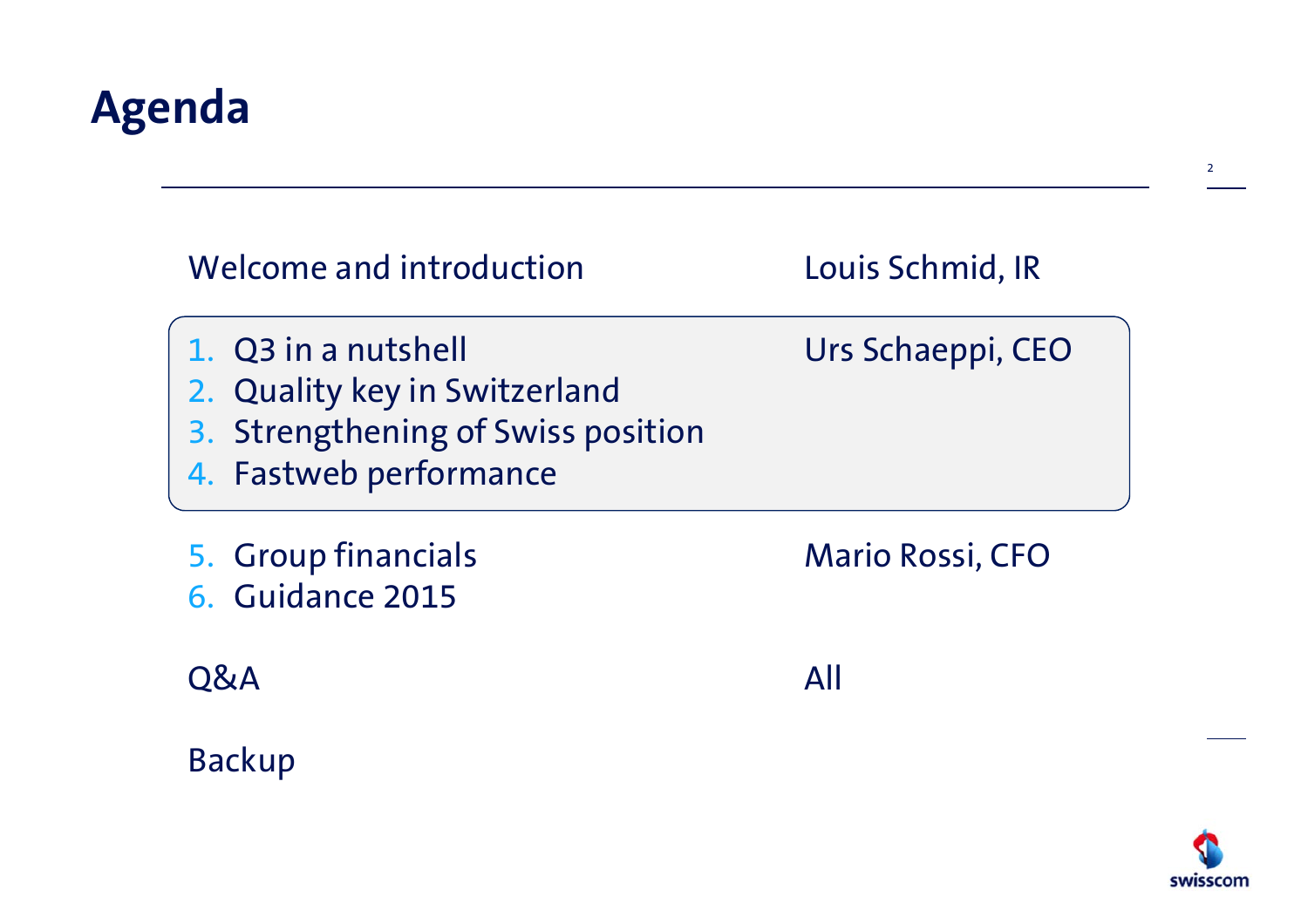### **1. Q3 key financials**

*Solid underlying performance*





3

 $Q1$   $Q2$   $Q3$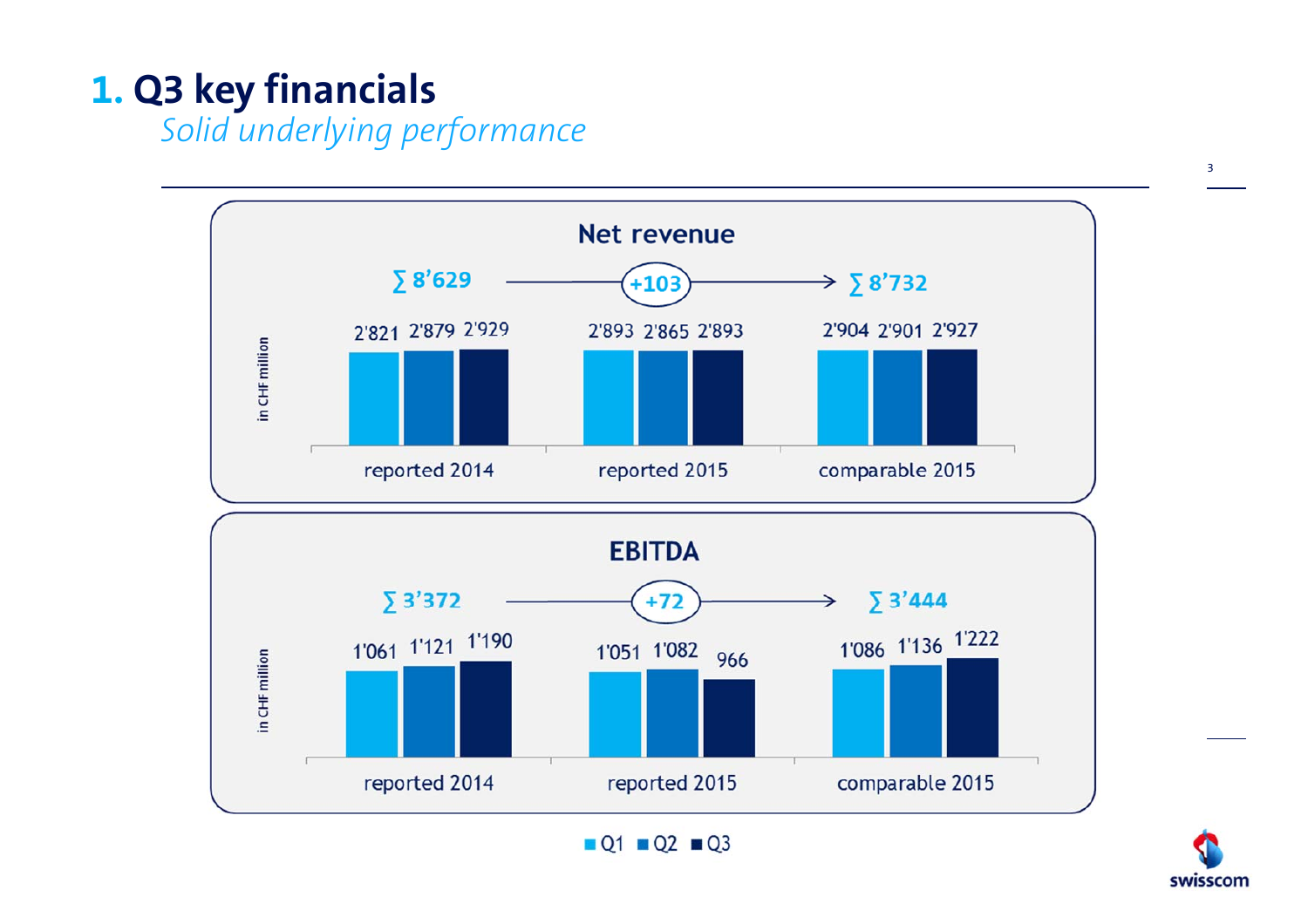#### **1. Q3 key financials**

*3r<sup>d</sup> quarter in row with underlying EBITDA growth*

*Underlying Q3 2015 revenue almost flat YOY and underlying 9m 2015 up by CHF +103 million YOY*

*Comparable Q3 2015 EBITDA increased by CHF +32 million YOY, 9m 2015 margin went up YOY by a total of CHF +72 million*

*CAPEX YOY flat at CHF 1.7 billion as per end of Sept 2015*

| <b>Net revenue</b>                    | Q <sub>1</sub> | Q <sub>2</sub> | Q <sub>3</sub> | 9m             |
|---------------------------------------|----------------|----------------|----------------|----------------|
| reported 2014                         | 2'821          | 2'879          | 2'929          | 8'629          |
| reported 2015                         | 2'893          | 2'865          | 2'893          | 8'651          |
| YoY                                   | 72             | $-14$          | $-36$          | 22             |
| Exchange rate CHF / EUR               | 55             | 74             | 56             | 185            |
| M&A                                   | $-44$          | $-38$          | $-22$          | $-104$         |
| comparable 2015                       | 2'904          | 2'901          | 2'927          | 8'732          |
| YoY                                   | 83             | 22             | $-2$           | 103            |
| <b>EBITDA</b>                         | Q1             | Q <sub>2</sub> | Q <sub>3</sub> | 9 <sub>m</sub> |
| reported 2014                         | 1'061          | 1'121          | 1'190          | 3'372          |
| reported 2015                         | 1'051          | 1'082          | 966            | 3'099          |
| YoY                                   | $-10$          | $-39$          | $-224$         | $-273$         |
| Exchange rate CHF / EUR               | 15             | 24             | 19             | 58             |
| M&A                                   |                |                |                |                |
| Pension cost reconciliation           | 20             | 16             | 14             | 50             |
| Extraordinary real estate gain        |                | 14             | 37             | 51             |
| Provision for FeAC* sanction (BBCS**) |                |                | 186            | 186            |
| comparable 2015                       | 1'086          | 1'136          | 1'222          | 3'444          |
| YoY                                   | 25             | 15             | 32             | 72             |
| <b>CAPEX</b>                          | Q <sub>1</sub> | Q <sub>2</sub> | Q <sub>3</sub> | 9 <sub>m</sub> |
| reported 2014                         | 519            | 598            | 610            | 1'727          |
| reported 2015                         | 549            | 593            | 595            | 1'737          |
| YoY                                   | 30             | $-5$           | $-15$          | 10             |



4

*\* FeAC = Federal Administrative Court*

*\*\* BBCS = Broadband Connectivity Services*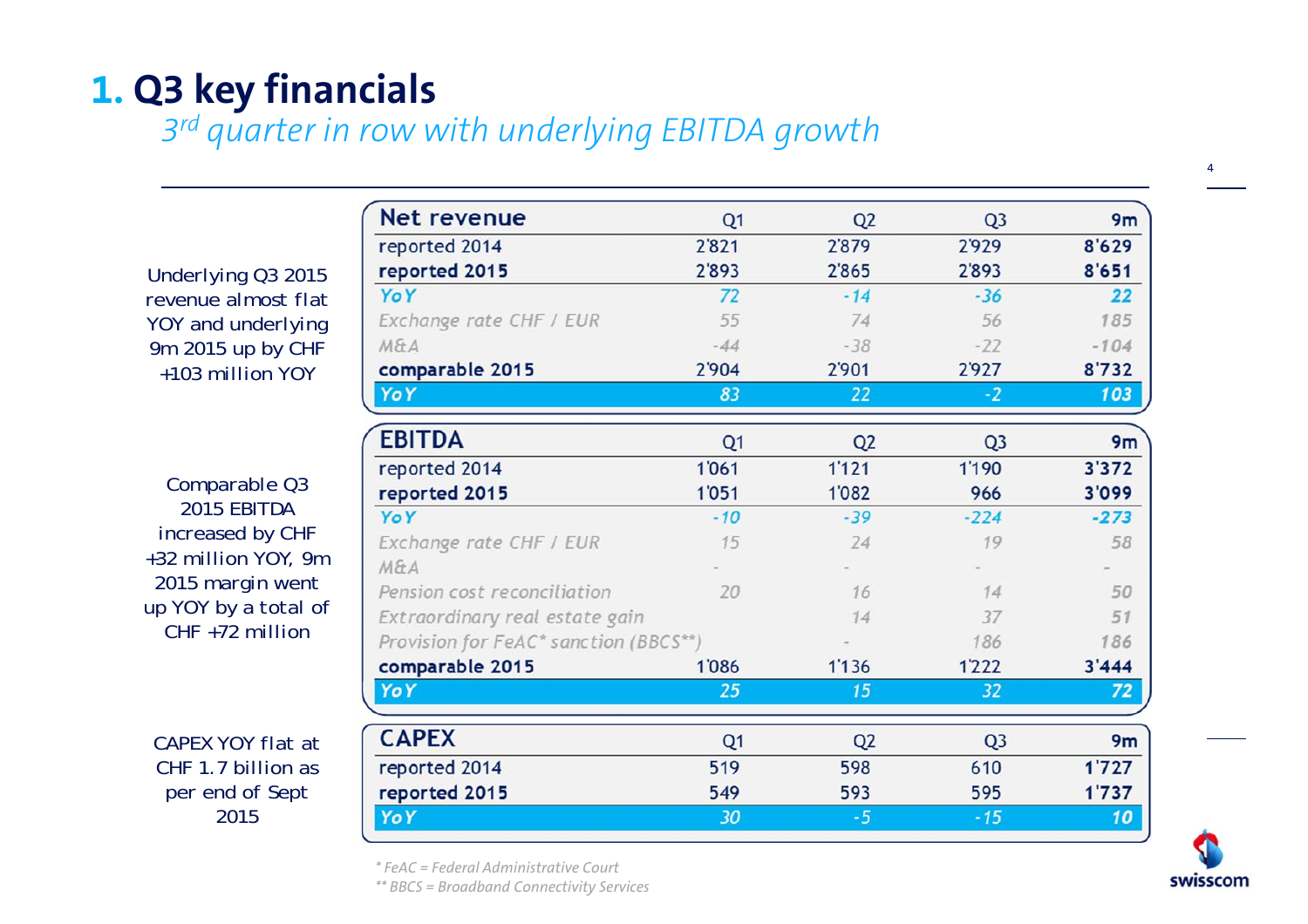### **1. Q3 highlights**

#### *Primarily driven by consumer demand and innovation*

| <b>Residential</b><br><b>Customers</b> | • >1mm subs (thereof +78k net adds in Q3) on our fixed bundle Vivo<br>• TV subs base increased to >1.2mm (thereof +36k net adds in Q3), whereof<br>>50% are on Swisscom TV 2.0<br>Announcement of a UHD ready set-top box for spring 2016 & improved TV<br>$\bullet$<br>and gaming portfolio (cloud gaming)<br>>1.8mm subs (thereof +36k net adds in Q3) on infinity. Of those, >0.5mm<br>(thereof +237k net adds in Q3) on infinity plus |
|----------------------------------------|-------------------------------------------------------------------------------------------------------------------------------------------------------------------------------------------------------------------------------------------------------------------------------------------------------------------------------------------------------------------------------------------------------------------------------------------|
| <b>SME</b>                             | Strong performance of SME's bundle offering My KMU Office                                                                                                                                                                                                                                                                                                                                                                                 |
| <b>Enterprise</b><br><b>Customers</b>  | Different successful launches: App Cloud, own UCC solution and in-house<br>$\bullet$<br>mobile service standard (3G/4G access points for voice in-house coverage)<br>Strong acquisition performance: 9m order intake increased +42% YOY                                                                                                                                                                                                   |
| <b>Technology</b>                      | • Announcement of VoLTE rollout (in H2 2015), WiFi Calling and increasing<br>network capacity in urban areas with microcells (from 2016 onwards)                                                                                                                                                                                                                                                                                          |
| <b>Regulation</b>                      | Broadband Connectivity Services up to 2007: FeAC reduces COMCO sanction<br>to CHF 186 mm. Swisscom booked a provision in the same amount and will<br>file an appeal with the Federal Supreme Court                                                                                                                                                                                                                                        |
| <b>Financing</b>                       | Successful EURO bond issuance ( $\epsilon$ 500mm)<br>$\bullet$                                                                                                                                                                                                                                                                                                                                                                            |

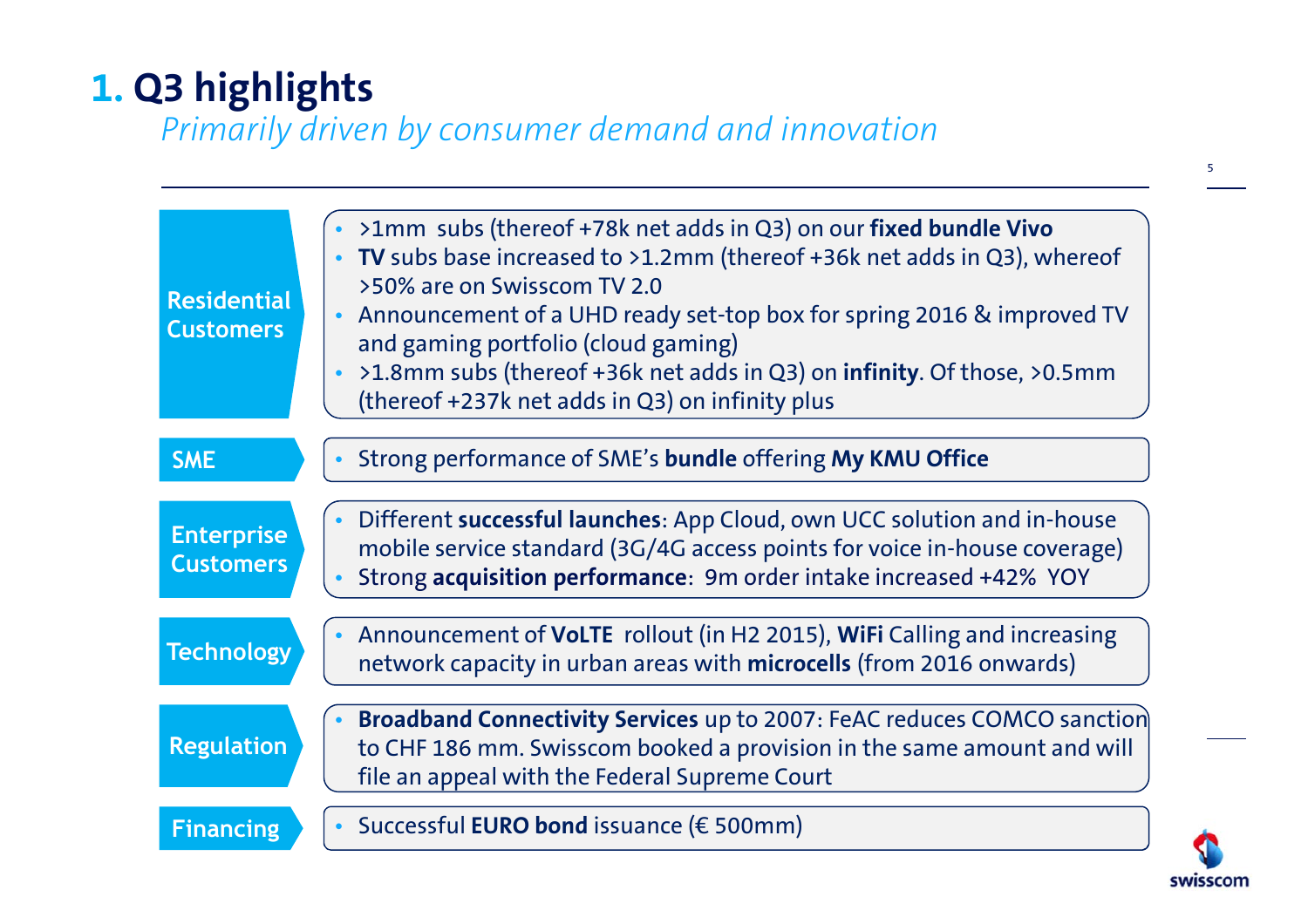### **2. Quality matters in Switzerland**

*Investing into quality pays off*



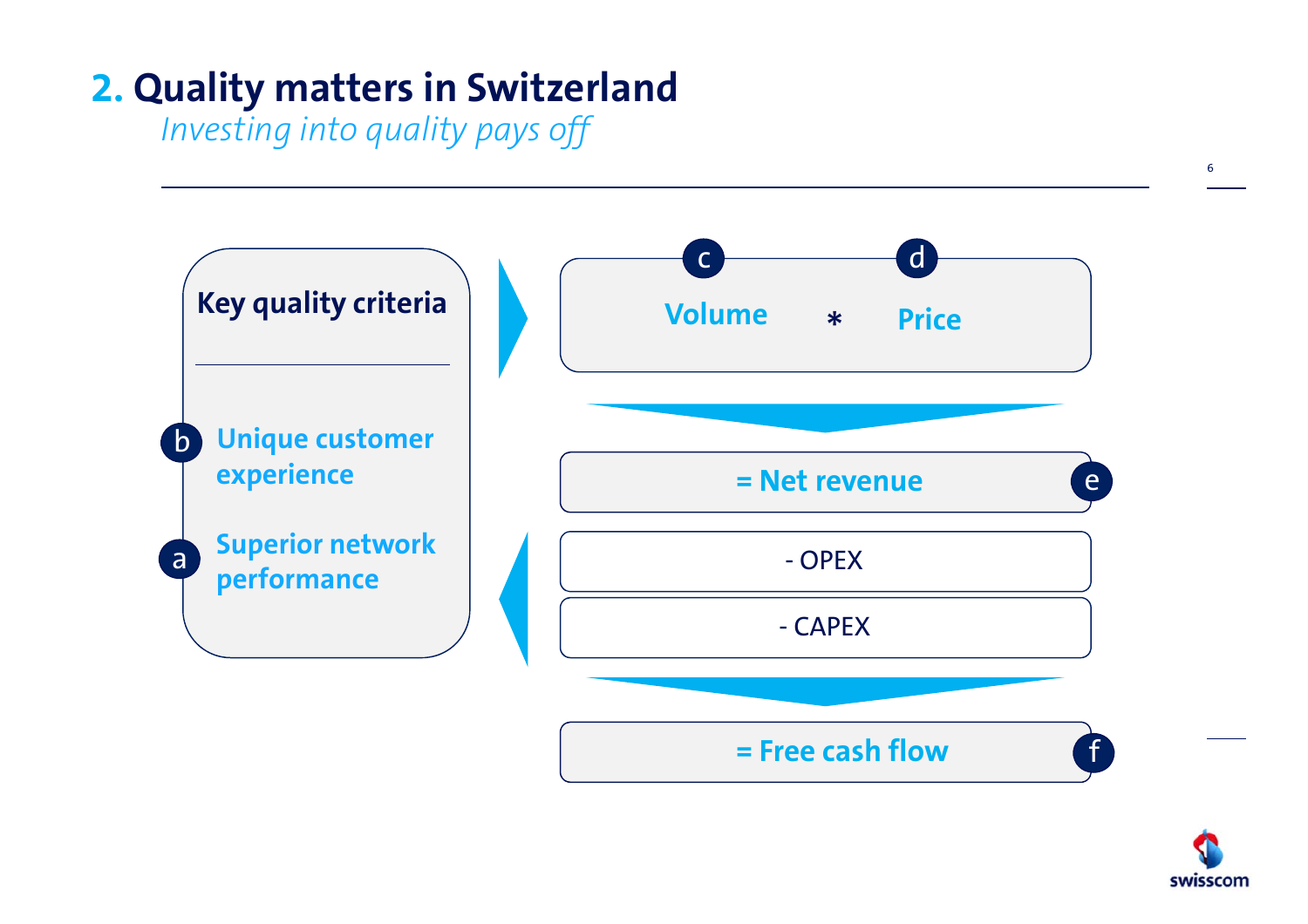### **2a. Increasing broadband footprint**

*High(er) investments make long-term sense ...*



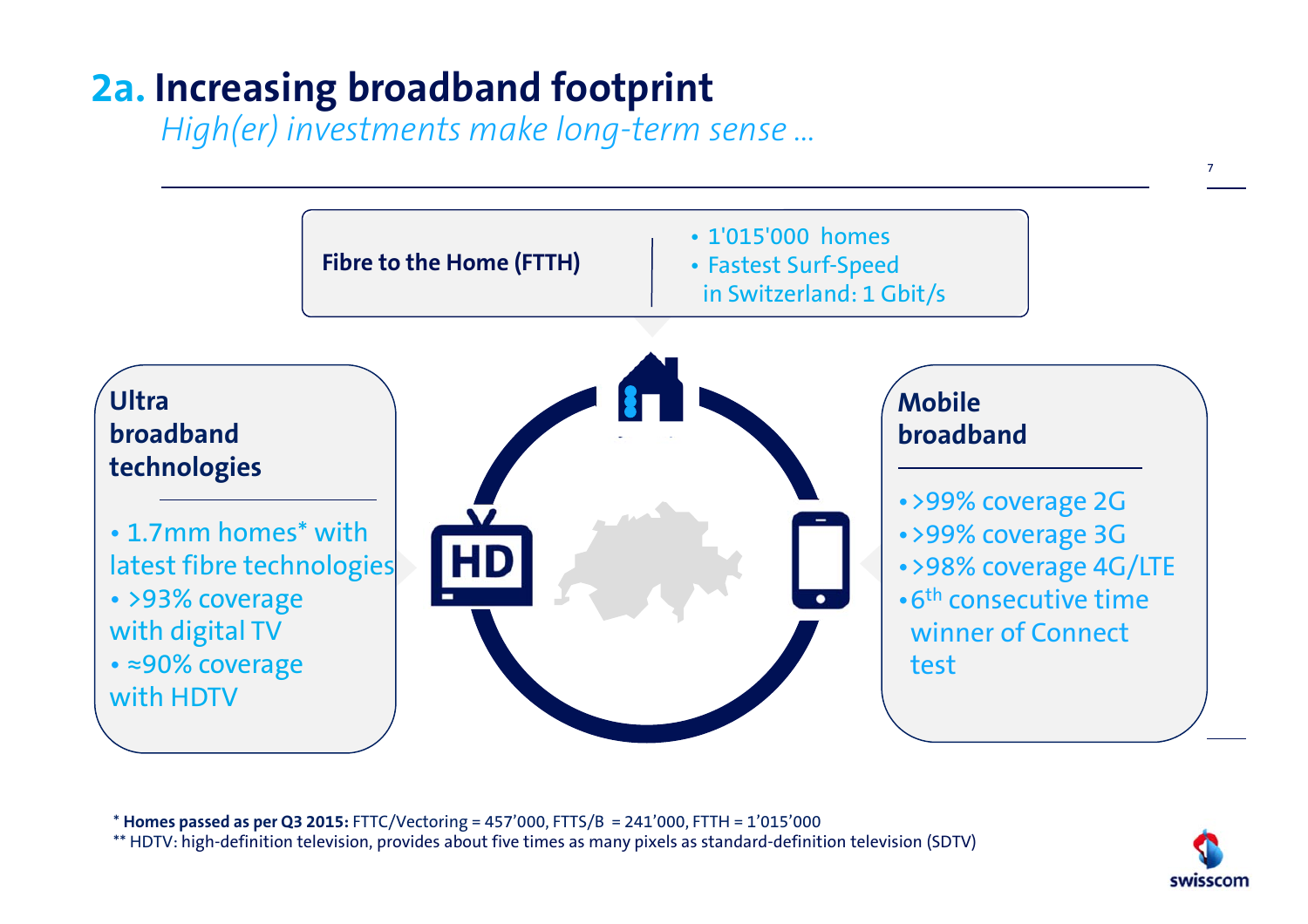### **2b. Superior customer experience ..**

*… especially in a market with highly quality conscious consumers*

| <b>Products &amp;</b><br><b>offers</b>       | • Strongest TV proposition in Swiss market<br>- winning multiple international awards<br>- best content in Switzerland (most channels,<br>VoD/SVoD, sports, gaming)<br>• Value added services (TV Air, iO, 2 <sup>nd</sup> SIM, )<br>• Tariff innovations (1 <sup>st</sup> mobile full flat, roaming EU in<br>Infinity included, wireline bundles, 4-play discount)<br>• Successful multi-brand strategy |
|----------------------------------------------|----------------------------------------------------------------------------------------------------------------------------------------------------------------------------------------------------------------------------------------------------------------------------------------------------------------------------------------------------------------------------------------------------------|
| <b>Distribution</b><br>& customer<br>service | Strongest distribution with more than 150 own shops (top<br>locations)<br>Best rated customer service (PC Tipp)<br>Highest customer satisfaction<br>$\bullet$                                                                                                                                                                                                                                            |
| <b>Human-centred</b><br>design               | Customer needs at the heart of all offer and process design                                                                                                                                                                                                                                                                                                                                              |

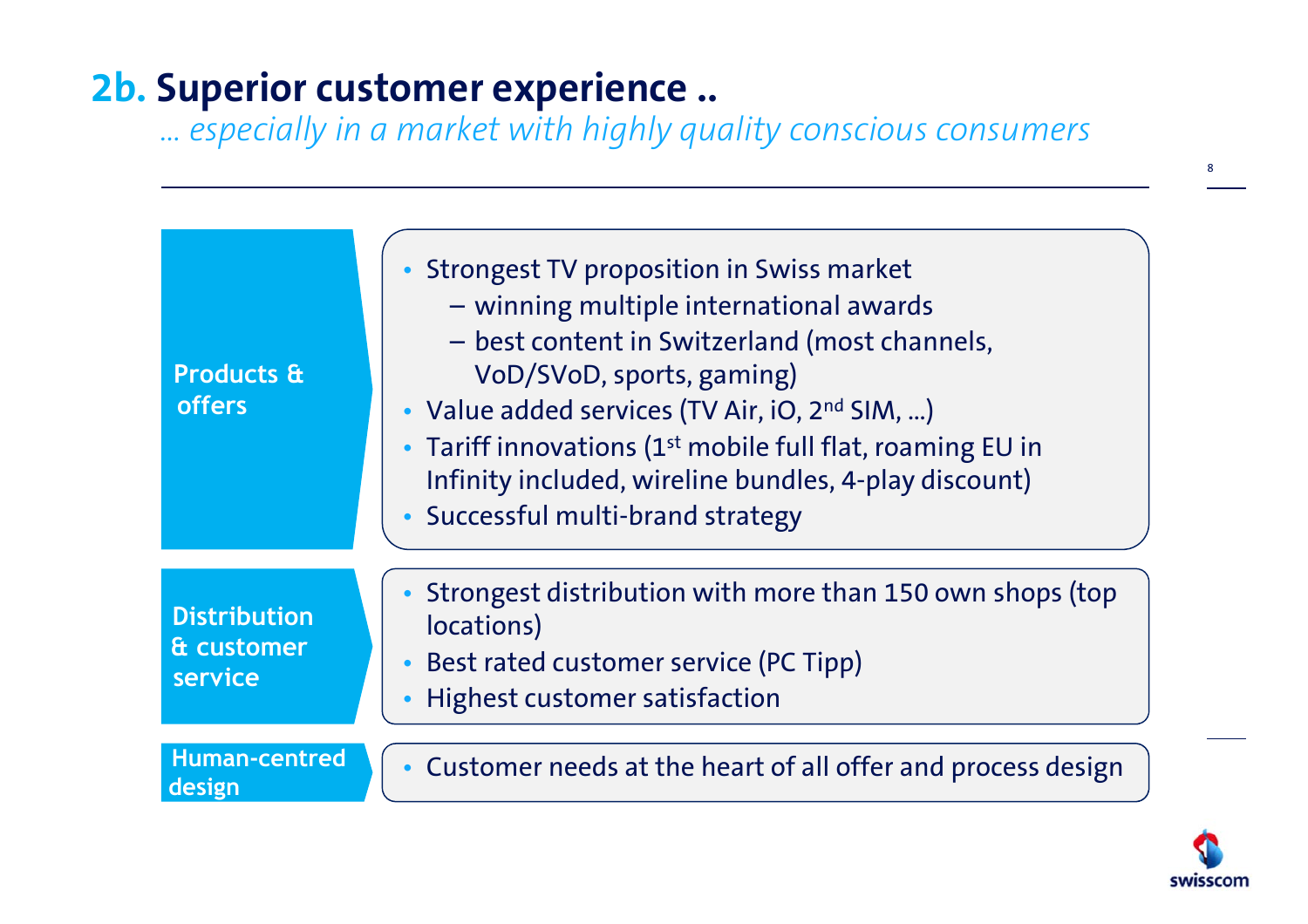### **2b. … thanks to an attractive TV proposition**

*On track for further growth and becoming market leader*

#### **A compelling proposition…**

<u>HD</u>

 $\widehat{\mathbf{C}}$ 

- −widest variety of channels and content
- −superior picture quality (UHD coming Q2 '16)
- − exceptional usability (easy content discovery, personal recommendation)
- − Multi-screen convergent offering
- − Cloud-based recording (up to 7 days replay, live pause, easy recording up to 1'200 hrs)





**…and more loyal customers with significantly lower churn rates than nonbundled customers**



 More than 1.2 million customers are already using Swisscom TV, of which over 1 million customers have a Vivo bundle subscription

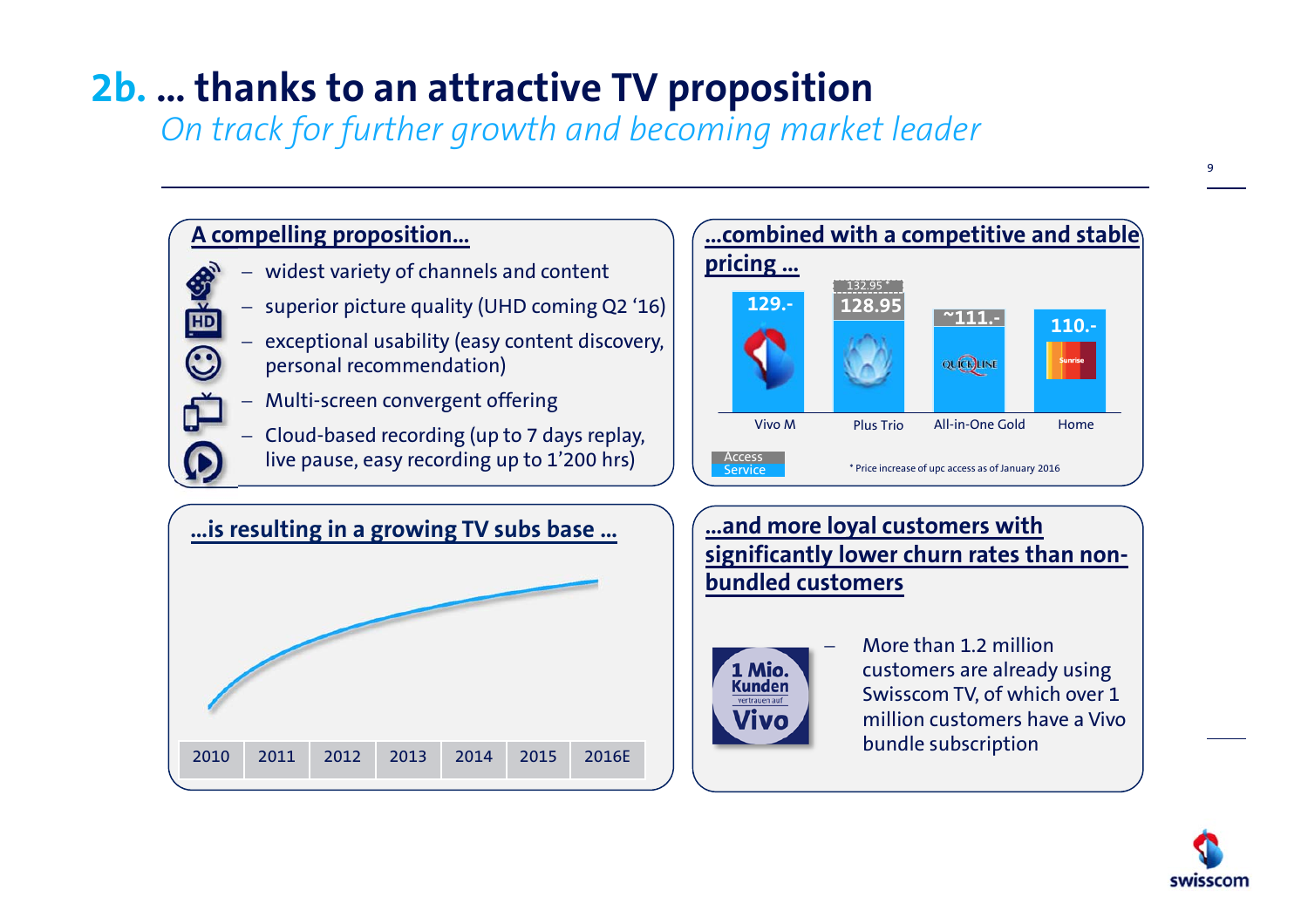#### **2c. Leverage quantity**

*RGUs up and driving volume which matters in a fixed-cost business* 





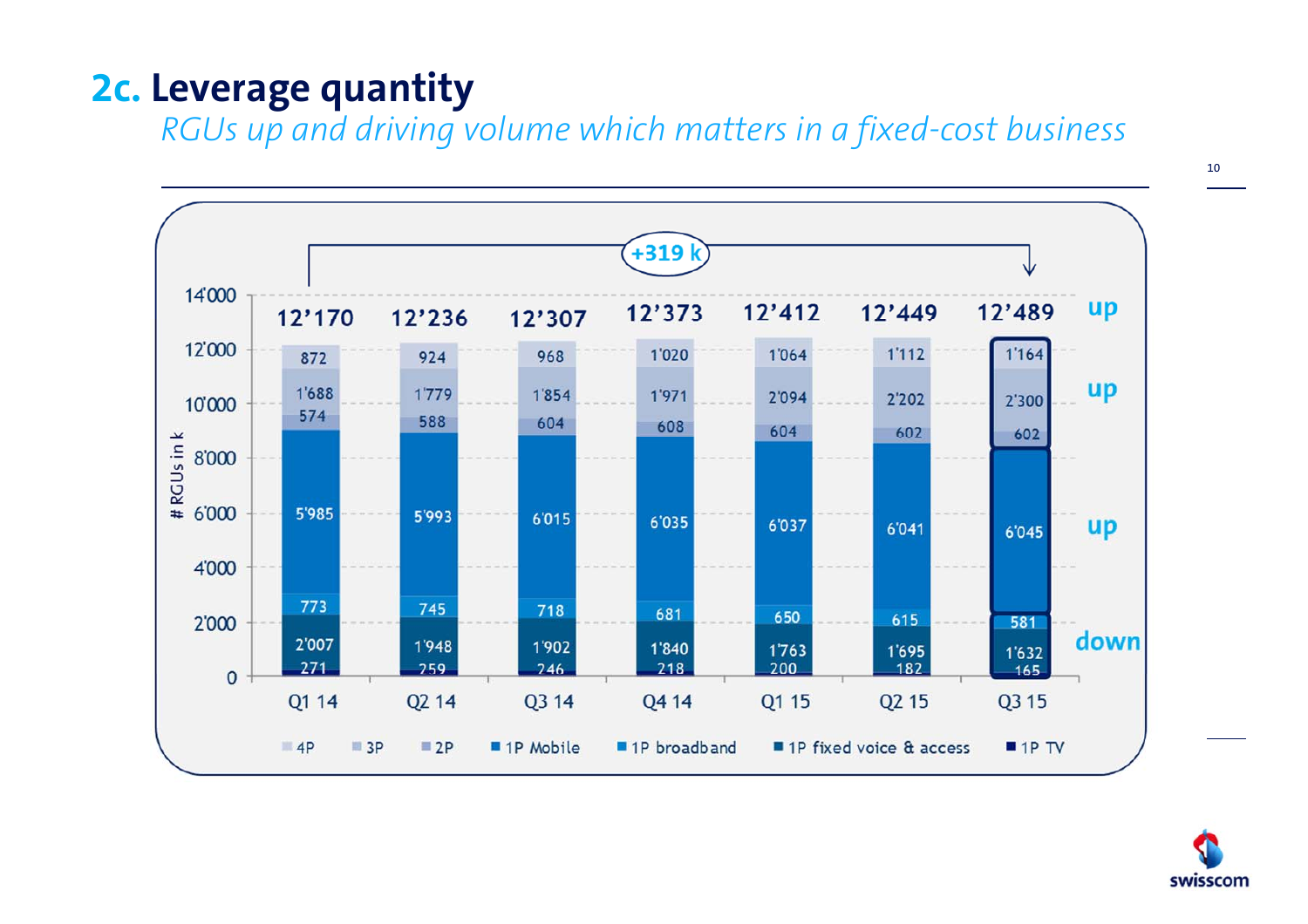#### **2c. Leverage quantity**

*Strong market (share) performance* 



\* Swisscom estimates

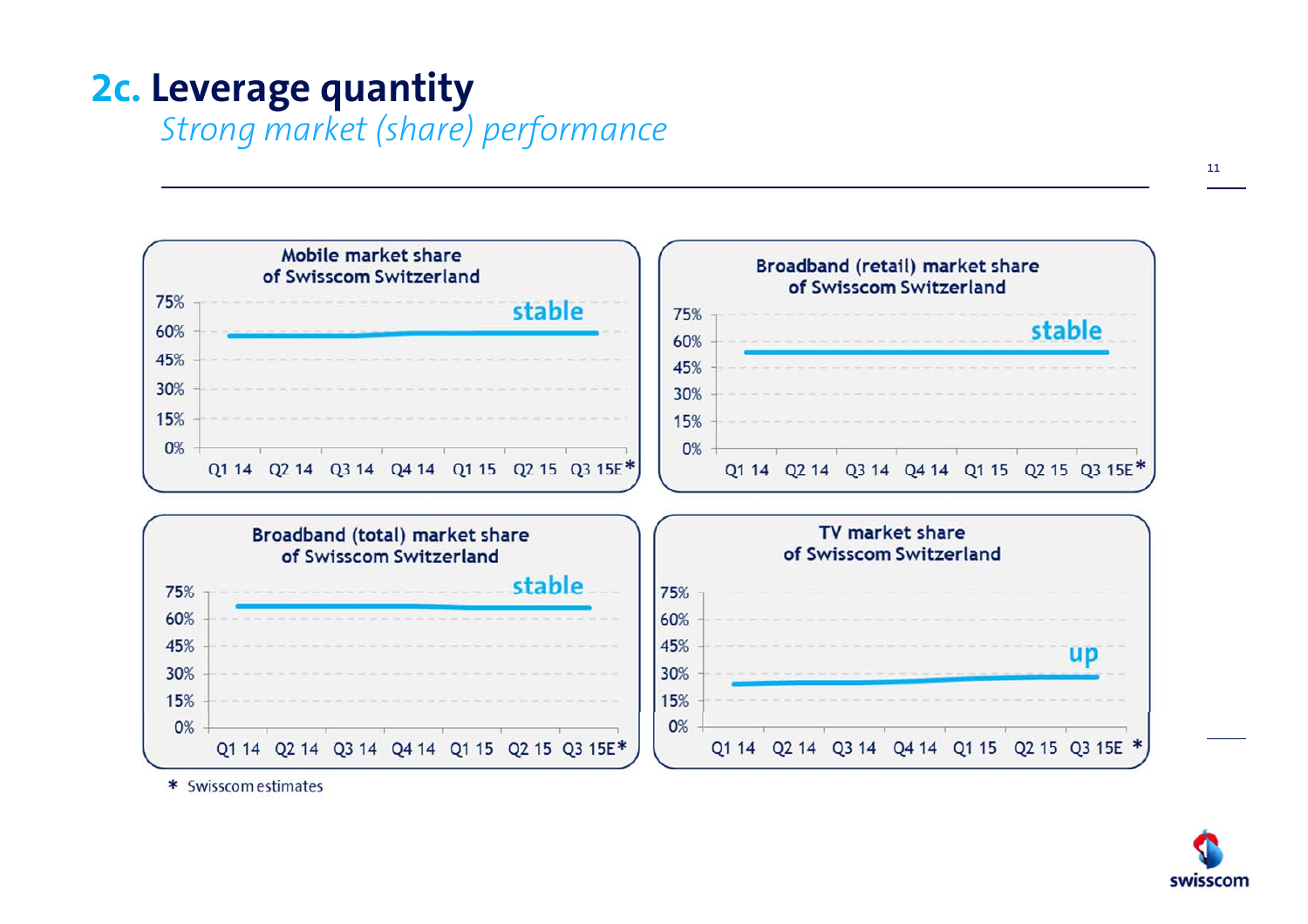#### **2c. Leverage quantity**

*Stable churn rates (at relatively low levels) thanks to satisfied consumers and high loyalty*



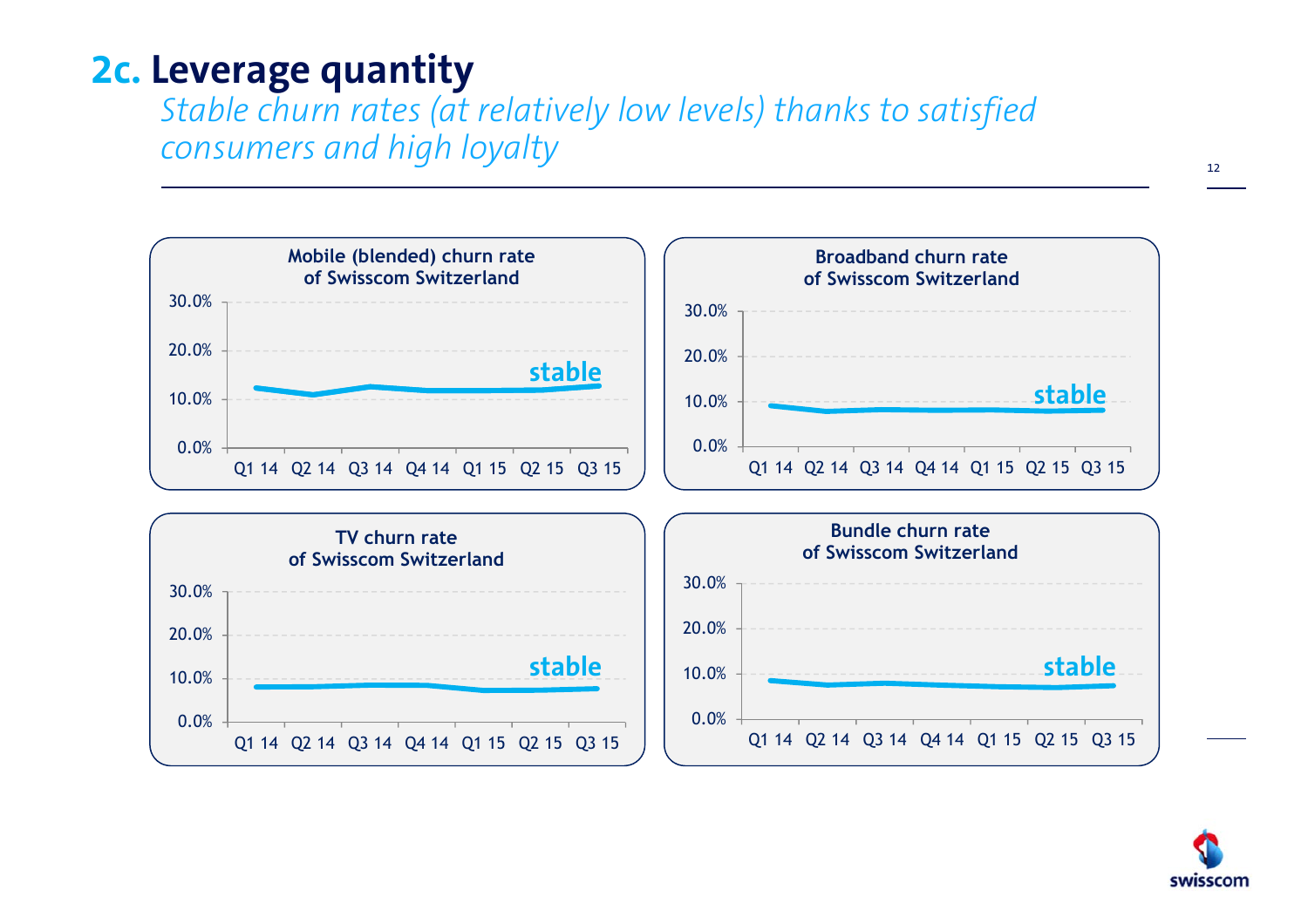#### **2d. Monetise quality**

*Stable ARPU reflecting readiness of Swiss customers to pay for premium offerings*



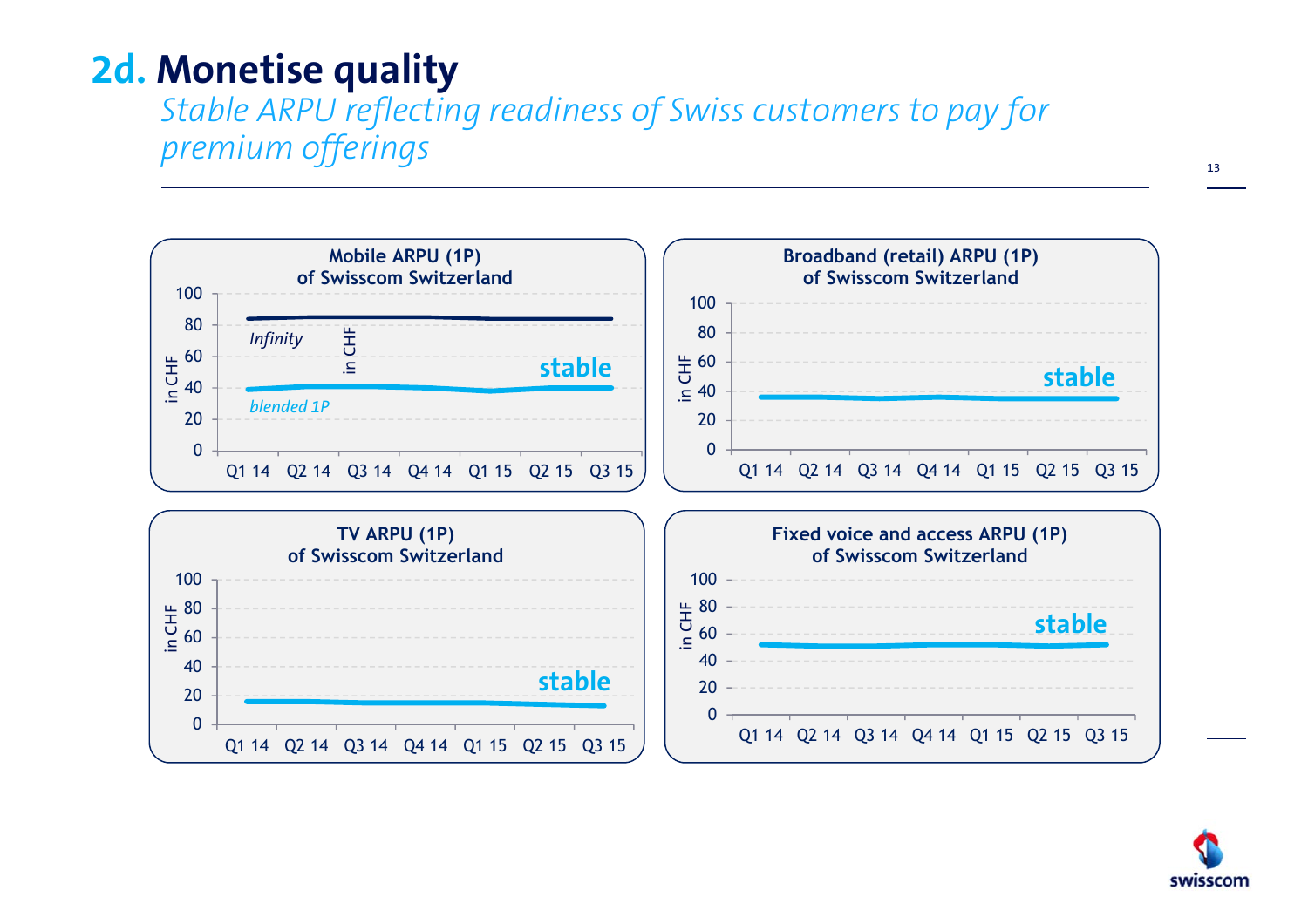#### **2d. Monetise quality**

*Bundling delivers high ARPU and makes Swisscom's value strategy more sustainable*



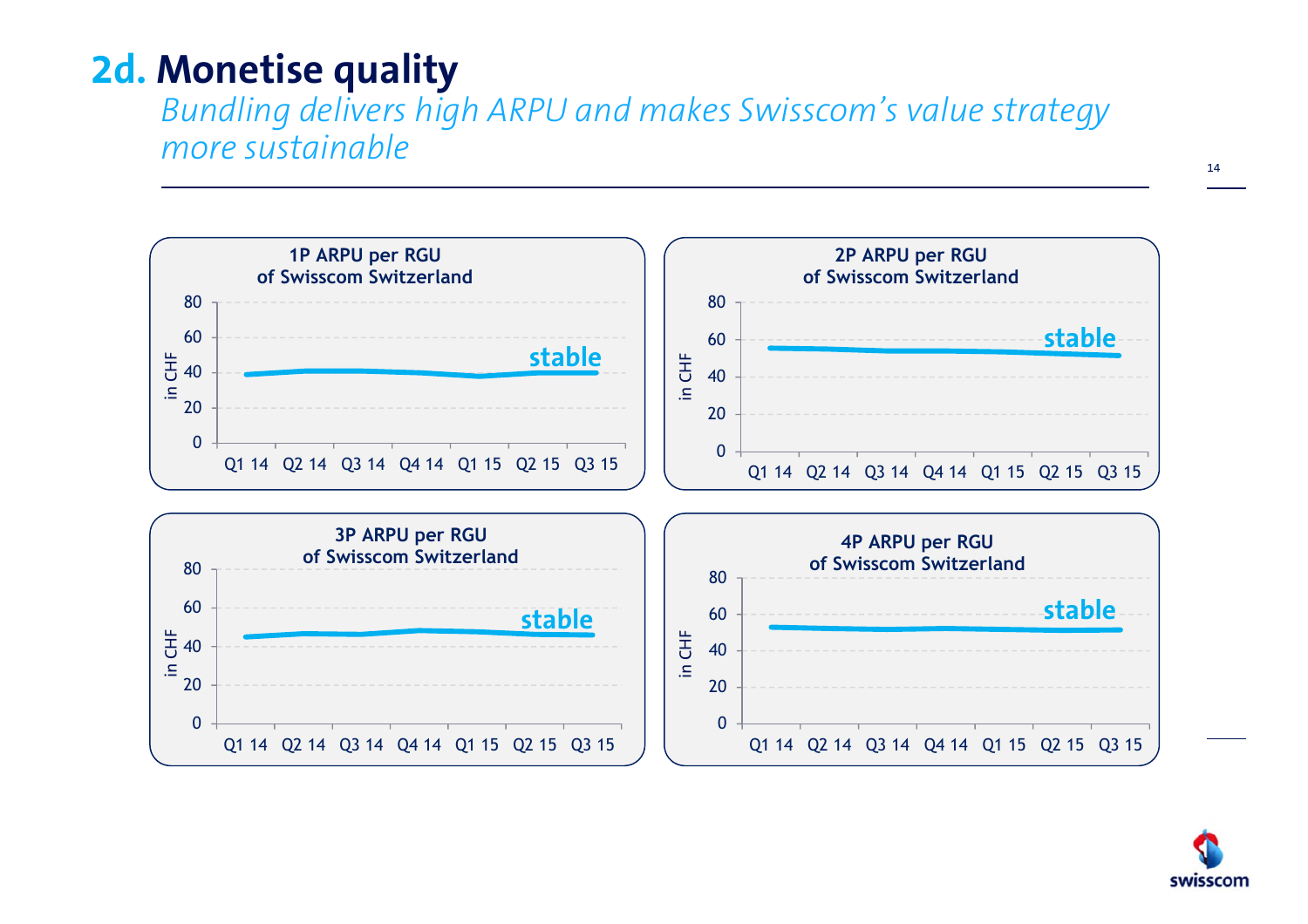#### **2e. Swiss 1P and bundle revenue**

*Revenue slightly improved thanks to solid volume trends and sustainable price levels*



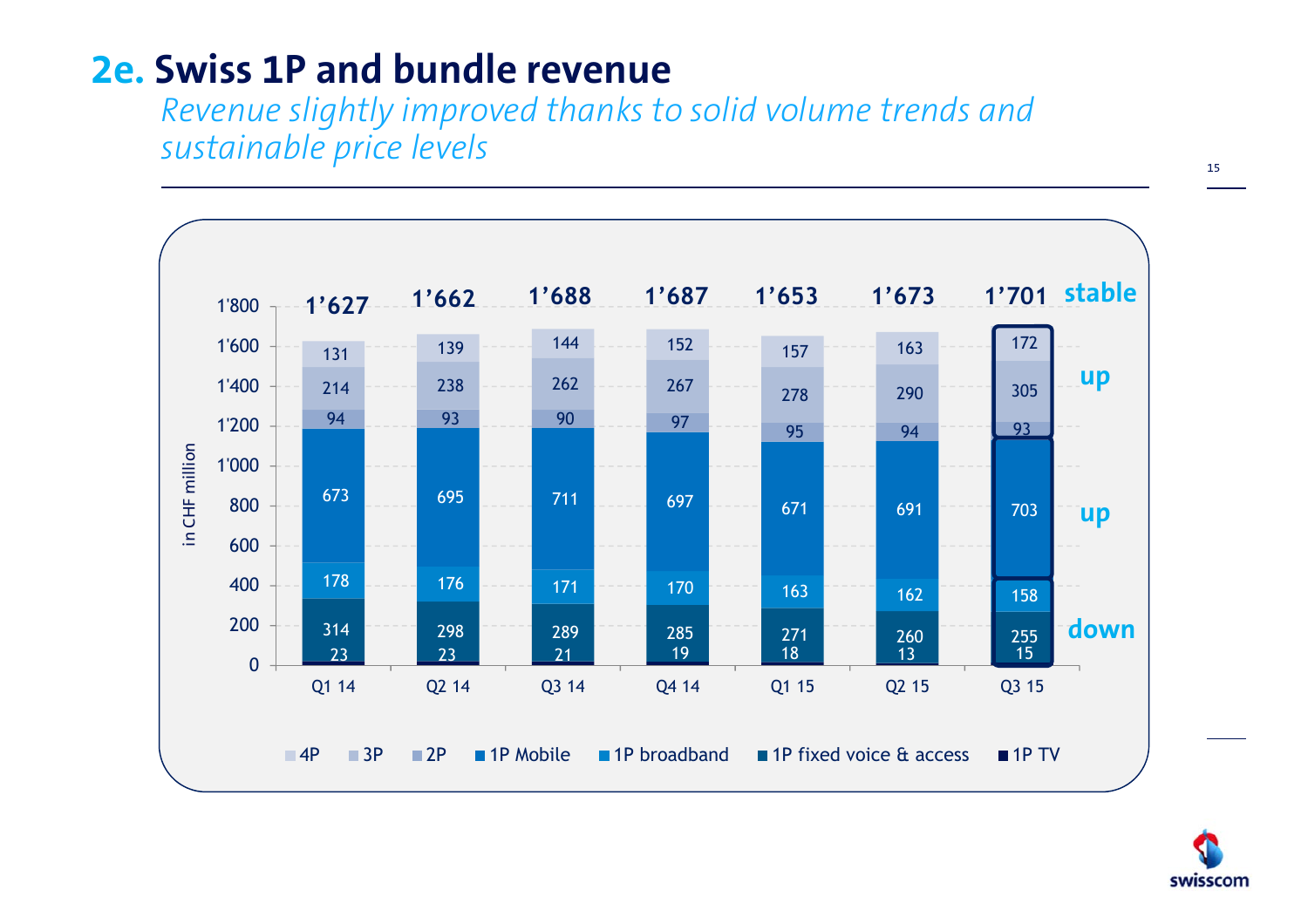#### **2f. FCF generation Swisscom Switzerland**

*Successful monetisation (∅ CHF ~0.5bln/quarter) is a function of high investments (OPEX and CAPEX)*



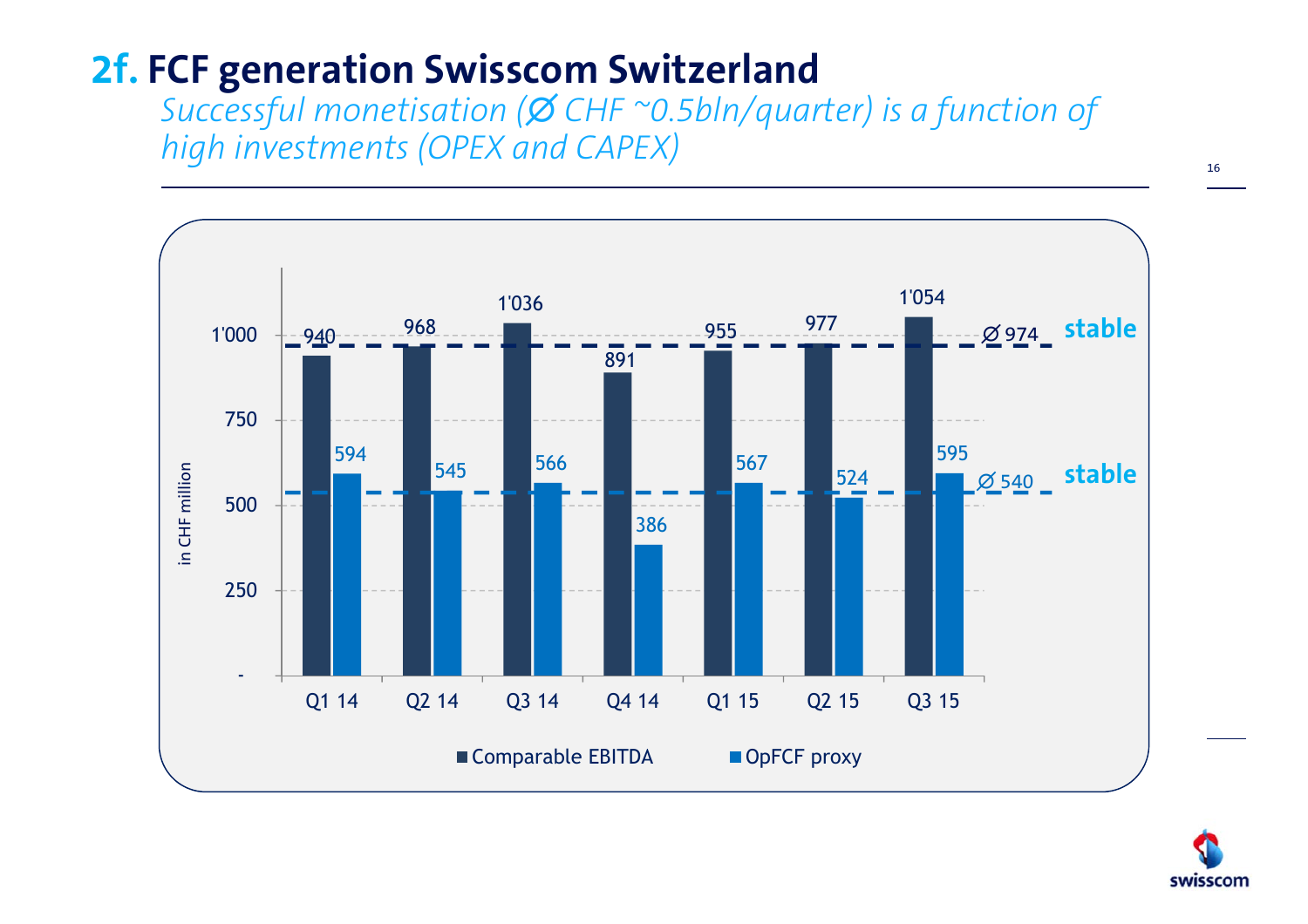#### **3. Strengthening of Swiss position**

*Swisscom is going to reposition itself to prepare optimally for the future*

Targeted adaptation of the organisation aiming to …

- **ensure the strong and established client focus**
- **generate a stronger focus on operational excellence**
- **further foster the innovative strength of Swisscom**

… in order to strengthen the competitiveness and to prepare Swisscom for the challenges of the future

#### **Overview goals Key organisational adaptations**

#### **Sales & Services** (~5900 FTE)

- E2E design responsibility for customer processes and central responsibility for operational marketing activities
- Market and customer care for RES/SME, field service responsibility also for ENT
- **Products & Marketing** (~450 FTE)
- Marketing and product competencies for RES and SME
- **Enterprise Customers** (~4500 FTE)
- Reduce complexity and increase agility

**Digital Business** (~15 FTE)

- Standalone OTT-unit for the independent building of business in growth areas and the development of an internet-DNA and a start-up mentality
- Management of investment companies in digital growth fields

**The new organizational structure will be in place as of 1st January 2016. During 2016 a moderate reduction of staff is planned. Further details about FTE's and costs involved are to be specified. Completion of organizational change, and subsequent new reporting structure to be introduced by 1.1.2017 (incl. 2016 restatement)**

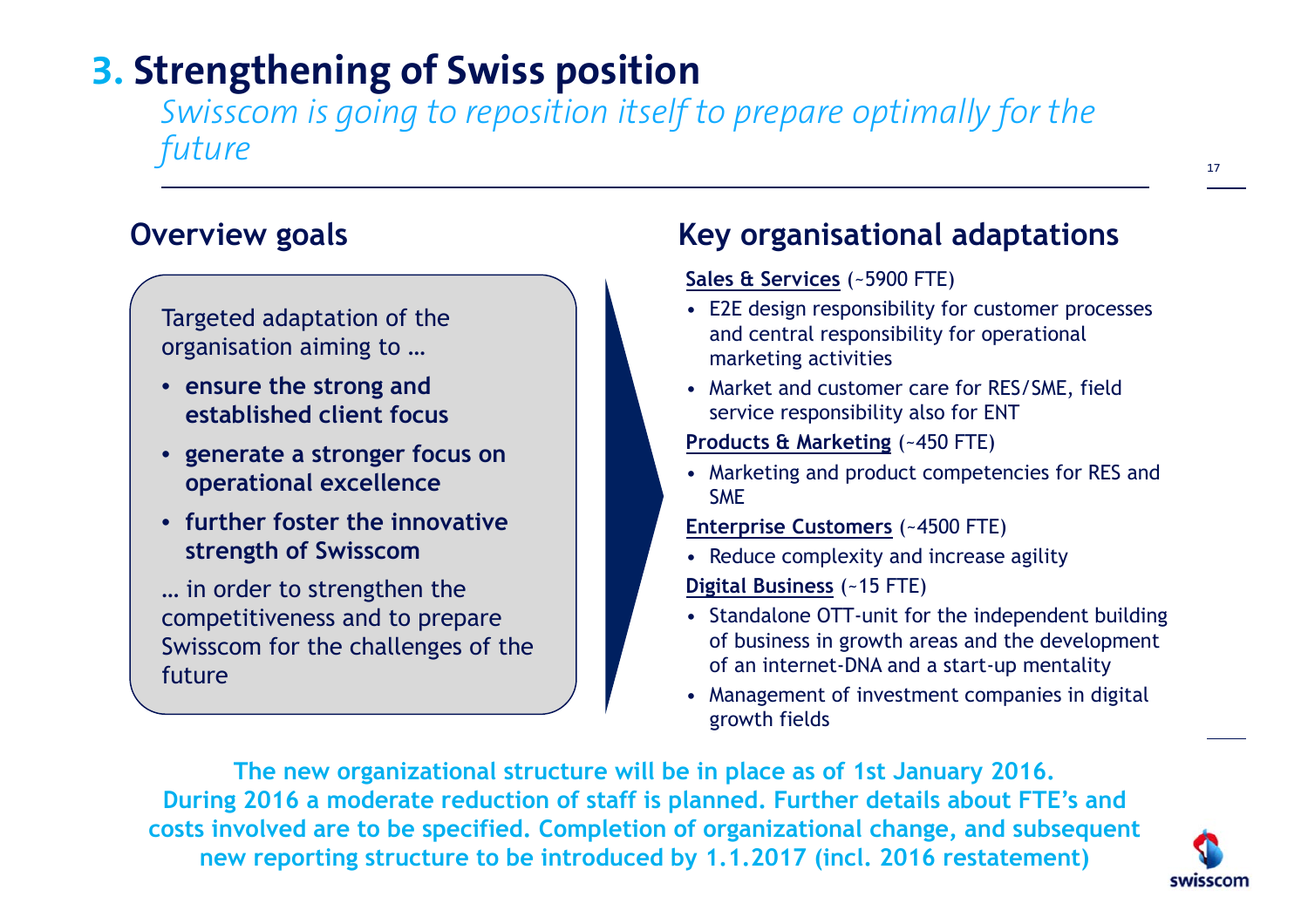#### **3. Realigned organisational setup in Switzerland**

*Merge RES and SME: consolidate Sales & Service functions and synchronise/harmonise Products & Marketing*

#### **Overview high-level adaptations and target organisation**



\* Executive Board

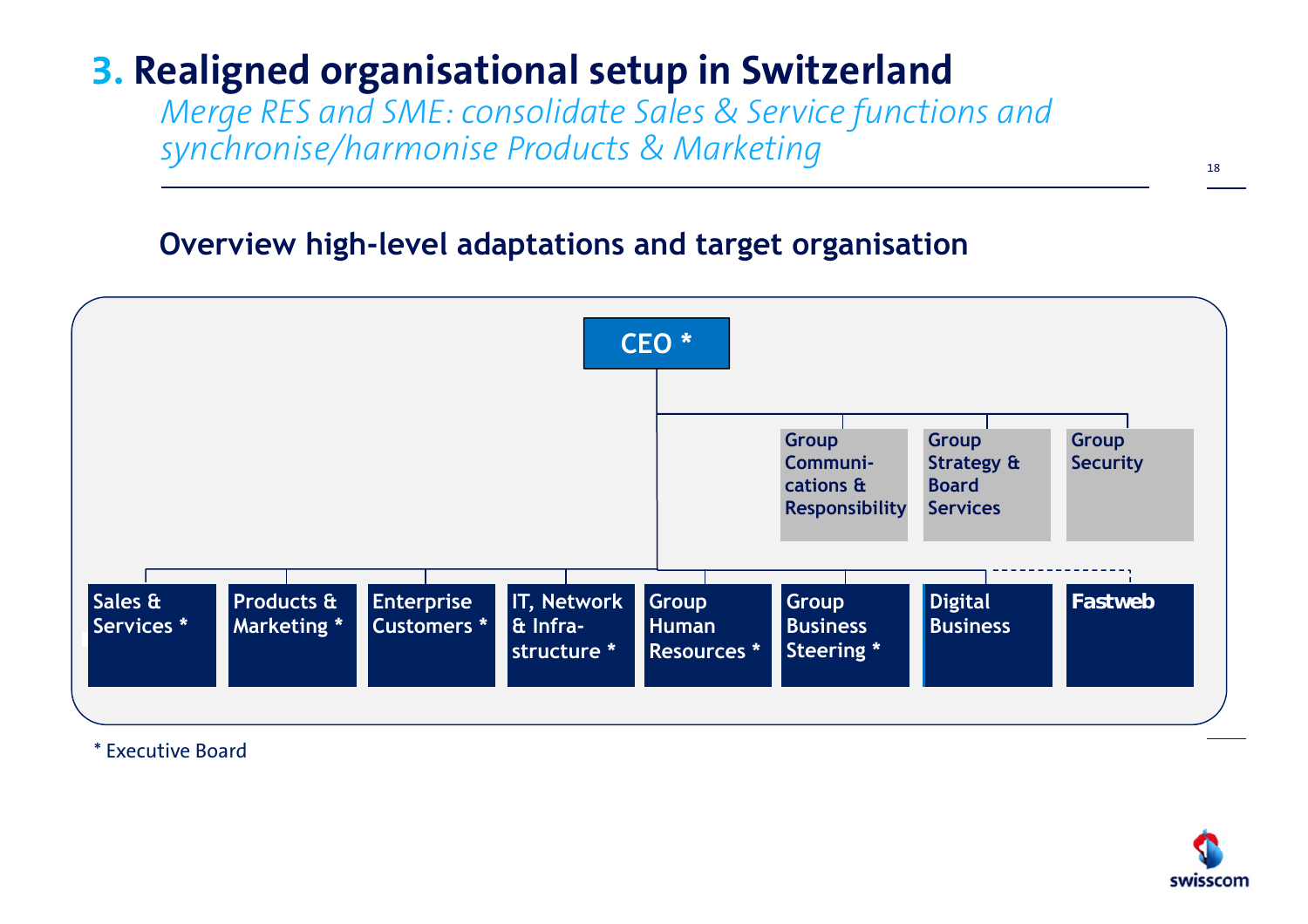#### **4. Fastweb - revenue and net adds**

*Strong 9m performance* 



19

swisscom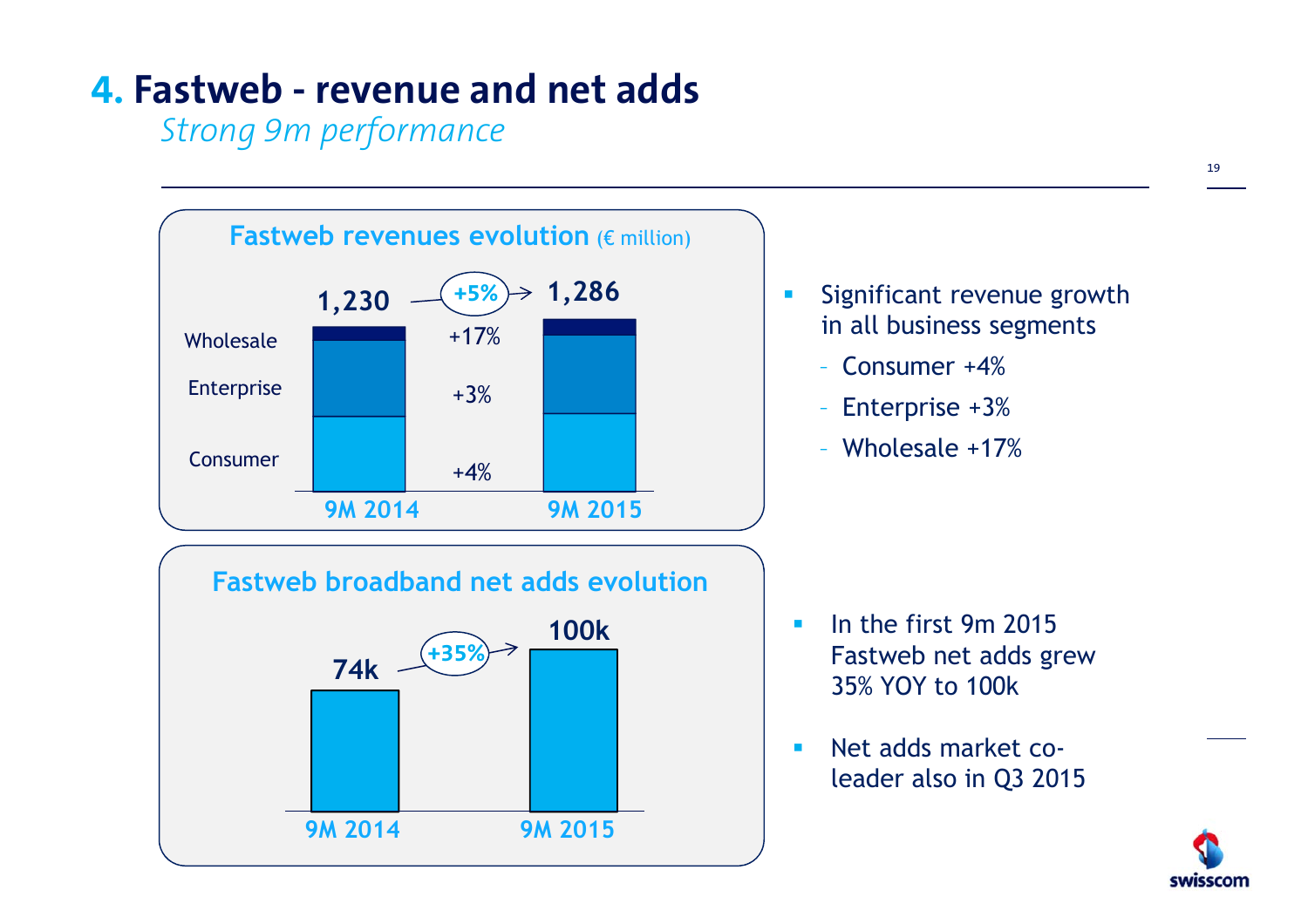### **4. Fastweb - broadband performance**

*Gaining further traction in UBB areas*



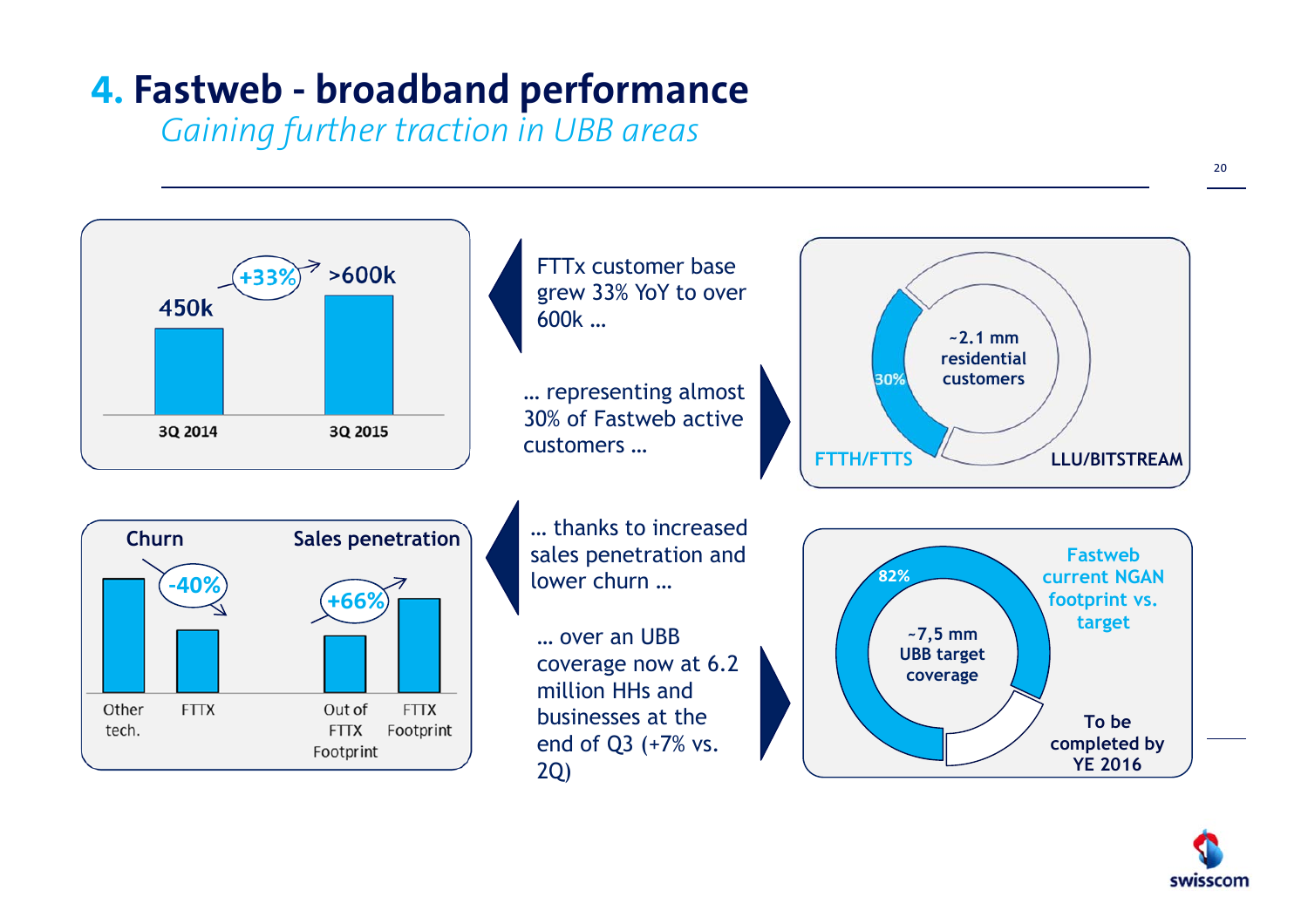### **4. Fastweb - free cash flow generation**

*On track to deliver positive FCF in 2015*

Quarterly figures (€ million) **515 <sup>140</sup> <sup>145</sup> <sup>128</sup> <sup>134</sup> <sup>145</sup> 120EBITDA108** $\equiv$ **./. 562CAPEX <sup>156</sup> 147142 142 132 124 122**(NGAN investment included) **Q1 Q2 Q3 Q4 FYQ1 Q2 Q3 20142014201420142014201520152015= <sup>12</sup> -11 -47 -27 <sup>8</sup> <sup>21</sup> FCF -14-34proxy**

#### **FCF proxy positive also in Q3**

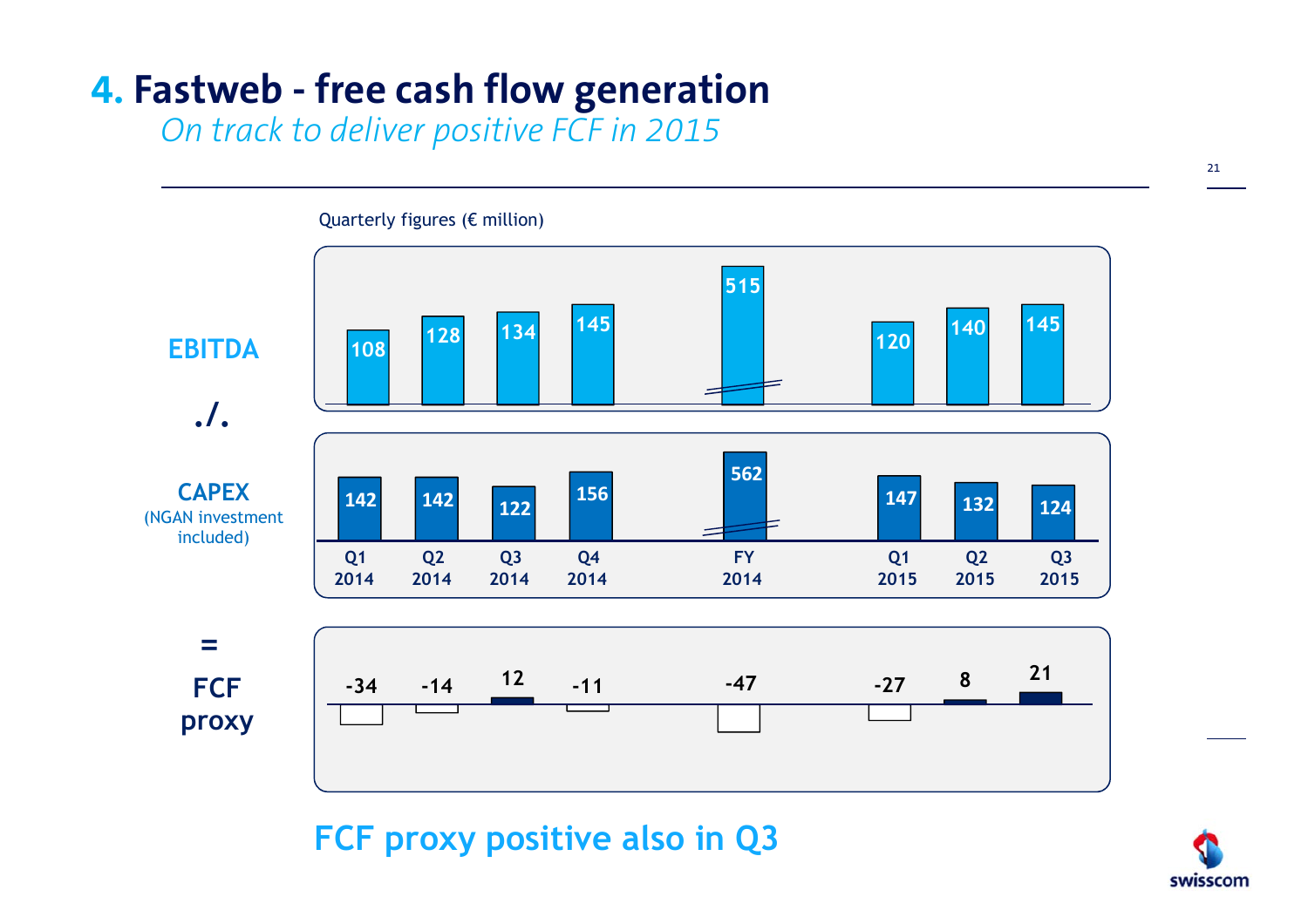## **Agenda**

| Welcome and introduction                                                                                         | Louis Schmid, IR        |
|------------------------------------------------------------------------------------------------------------------|-------------------------|
| 1. Q3 in a nutshell<br>2. Quality key in Switzerland<br>3. Strengthening of Swiss position<br>4. Fastweb results | Urs Schaeppi, CEO       |
| 5. Group financials<br>6. Guidance 2015                                                                          | <b>Mario Rossi, CFO</b> |
| <b>O&amp;A</b>                                                                                                   | All                     |
| <b>Backup</b>                                                                                                    |                         |

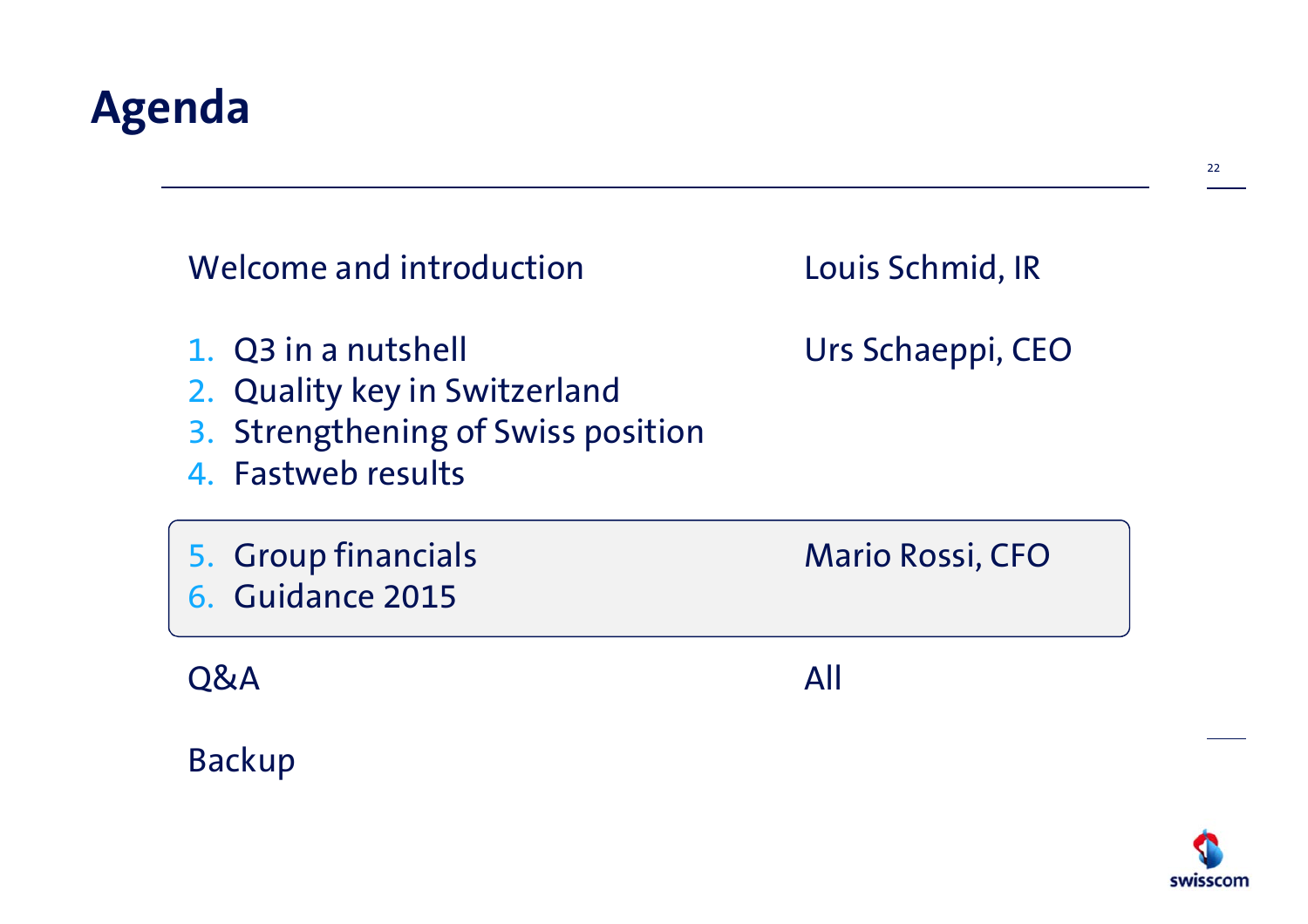#### **5. Revenue dynamics**

*Without FX and M&A effects, revenue went up CHF +103mm YOY (+1.2%)*

*Exceptionals: M&A is overcompensated by the currency effect*

*Swisscom Switzerland: revenue increase of bundles overcompensates 1P revenue decrease* 

*Underlying top-line of Fastweb went up by CHF +68mm YOY, all segments with increase*



(a) M&A (CHF +104mm), change exchange rate (CHF -185mm, weakening of Euro against Swiss Franc of 11.9% (9m2014: 1.2157 vs. 9m 2015: 1.0715))

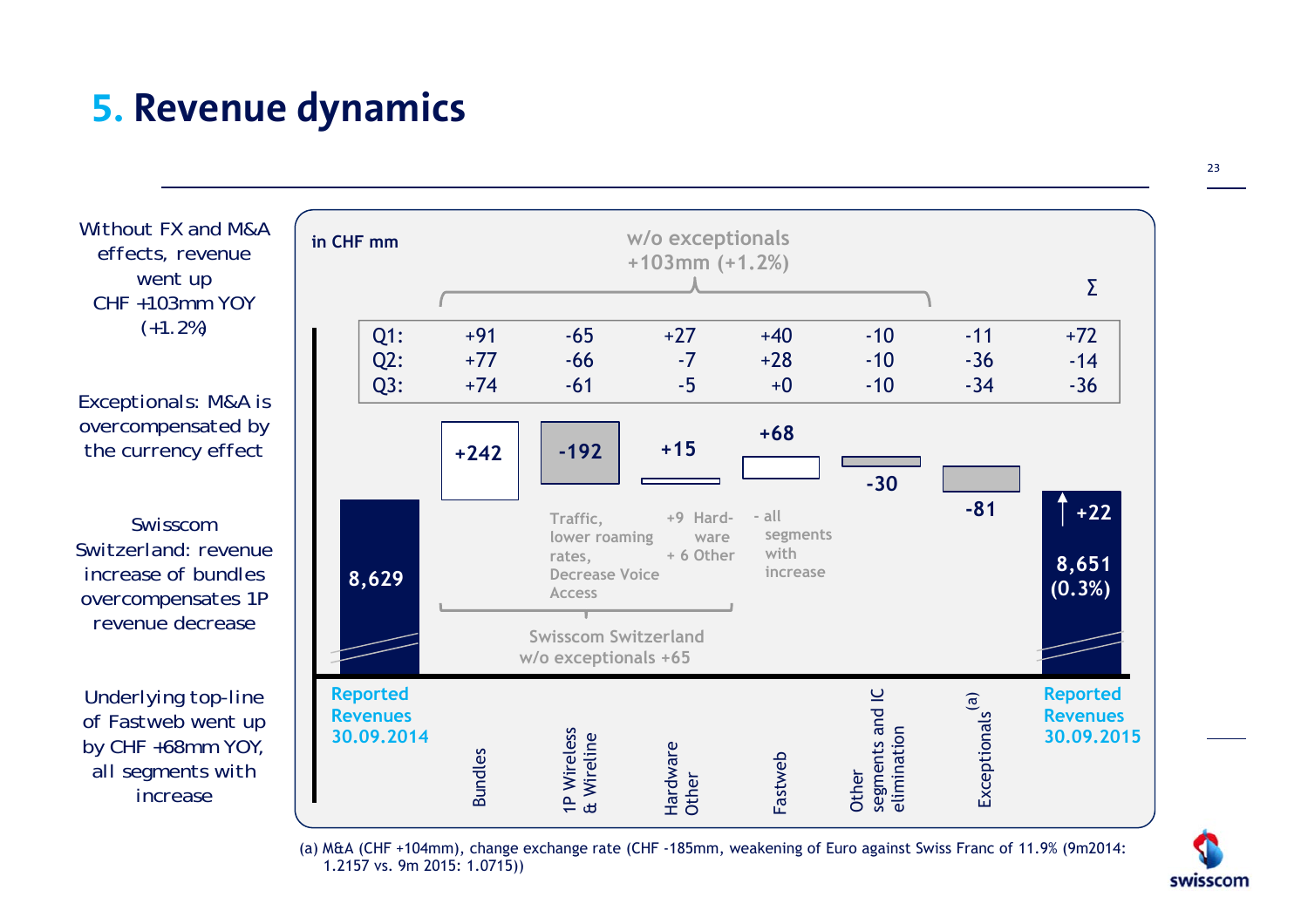#### **5. Comparable revenue breakdown by segments**

24

 *Top-line w/o exceptionals increased by CHF +103mm*

*Top-line of Swisscom Switzerland up by CHF +65mm driven by Residential, especially Service Revenue Retail*

*Fastweb underlying revenue up CHF +68mm, revenue increase in all segments. Lower one-off revenues in Q3*



of 11.9% (9m2014: 1.2157 vs. 9m 2015: 1.0715))

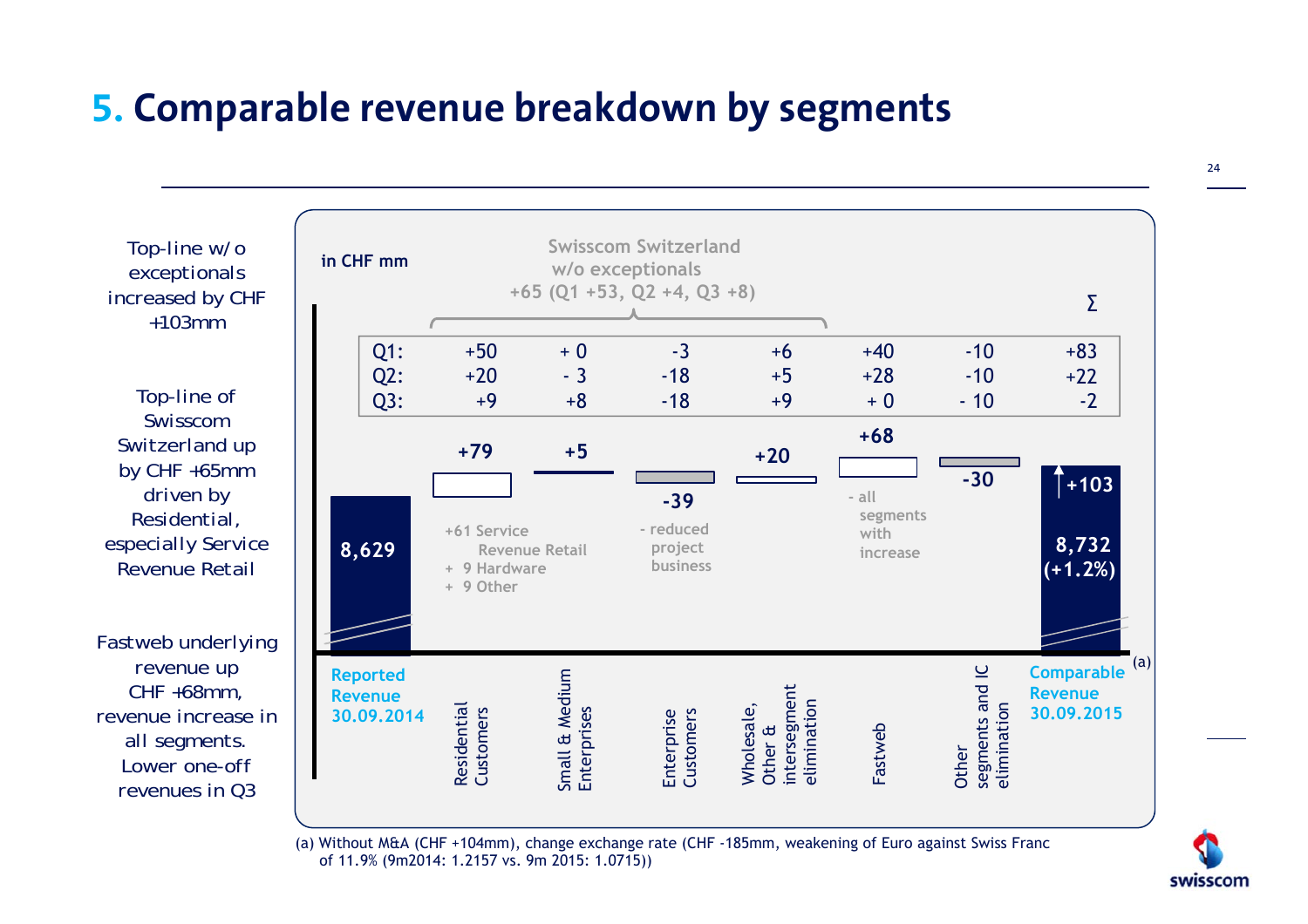#### **5. EBITDA breakdown**

*EBITDA down CHF -273mm, like-for-like up CHF +72mm YOY*

*Exceptional items (provision for FeAC sanction, higher pension cost, gain on sale of real estate and currency) impacted EBITDA by CHF -345mm*

*EBITDA of Swisscom Switzerland w/o exceptionals up CHF +42mm. Increase in Q3 also due to lower direct cost (SAC)* 



estate (-51mm), change exchange rate (CHF -58mm, weakening of Euro against Swiss Franc of 11.9%).

swisscom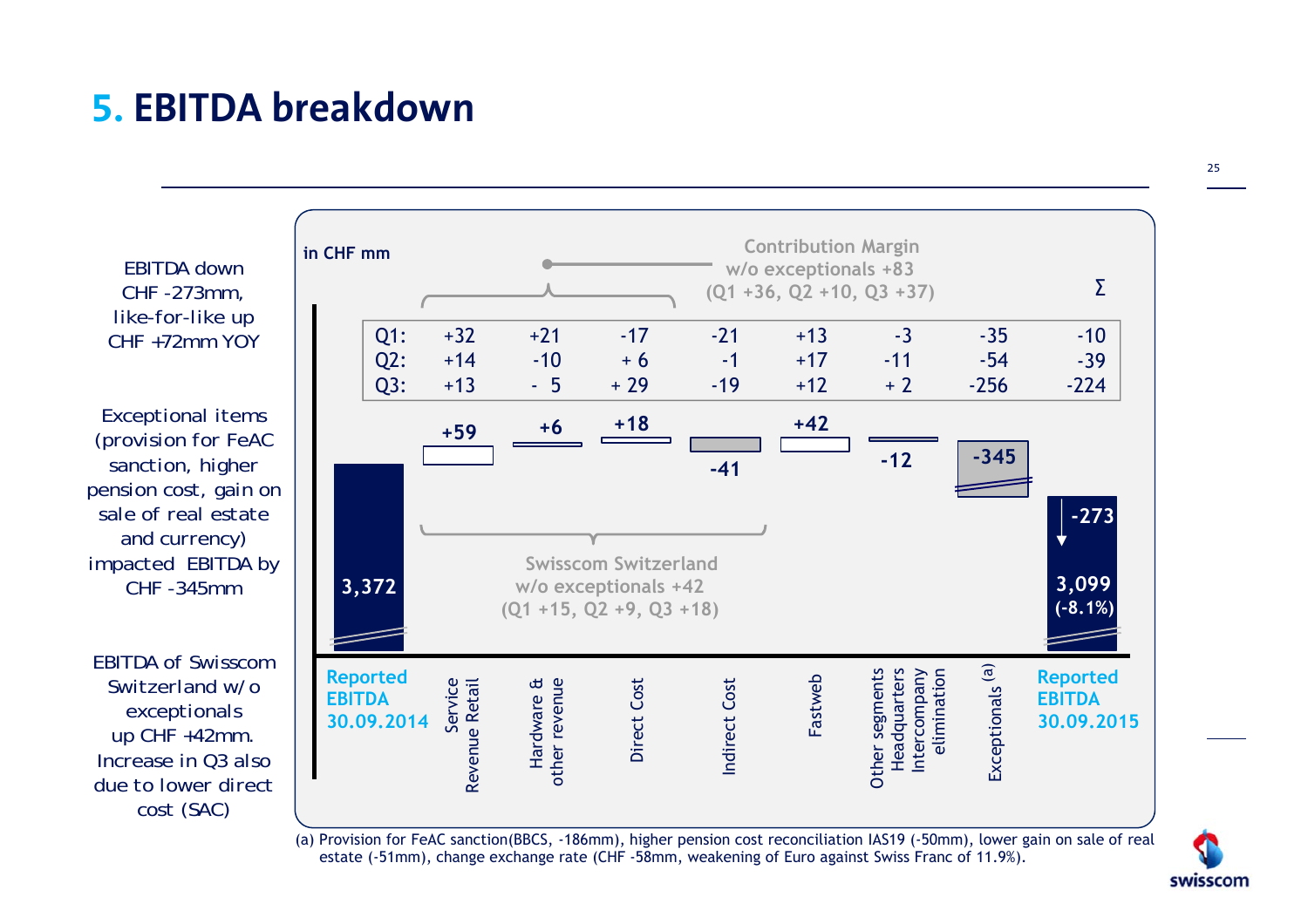#### **5. Comparable EBITDA breakdown by segments**

*EBITDA of Swisscom Switzerland w/o exceptionals up CHF +42mm*

*Residential Customers with a higher contribution YOY driven by the increase in Service Revenue Retail and lower SAC*

*EBITDA of SME down YOY as a result of higher cost for customer retention and indirect cost*

*ENT with lower contribution YOY due to lower volumes and margins in the project business*

*EBITDA of Fastweb up CHF +42mm YOY, driven by higher revenues* 

| in CHF mm     |                               |                          |                               |                             |                                           |                         |                                                | Σ                                                        |
|---------------|-------------------------------|--------------------------|-------------------------------|-----------------------------|-------------------------------------------|-------------------------|------------------------------------------------|----------------------------------------------------------|
|               | <b>Q1:</b><br>$Q2$ :<br>Q3:   | $+20$<br>$+26$<br>$+25$  | $-9$<br>$-6$<br>$+4$          | $-4$<br>$-8$<br>$-6$        | $+8$<br>$-3$<br>$-5$                      | $+13$<br>$+17$<br>$+12$ | $-3$<br>$-11$<br>$+2$                          | $+25$<br>$+15$<br>$+32$                                  |
|               |                               | $+71$                    | $-11$                         | $-18$                       | $-0$                                      | $+42$                   | $-12$                                          | $+72$                                                    |
|               | 3,372                         |                          | w/o exceptionals<br>$+42$     | <b>Swisscom Switzerland</b> |                                           |                         |                                                | 3,444<br>$(+2.2%)$                                       |
| <b>EBITDA</b> | <b>Reported</b><br>30.09.2014 | Residential<br>Customers | Small & Medium<br>Enterprises | Customers<br>Enterprise     | & Innovation<br>IT, Network<br>Wholesale, | Fastweb                 | Other segments,<br>Intercompany<br>eliminatino | Comparable <sup>(a)</sup><br><b>EBITDA</b><br>30.09.2015 |

(a) Without Provision for FeAC sanction (BBCS, -186mm), higher Pension cost reconciliation (-50mm), lower gain on sale of real estate (-51mm), change exchange rate (CHF -58mm, weakening of Euro against Swiss Franc of 11.9%).

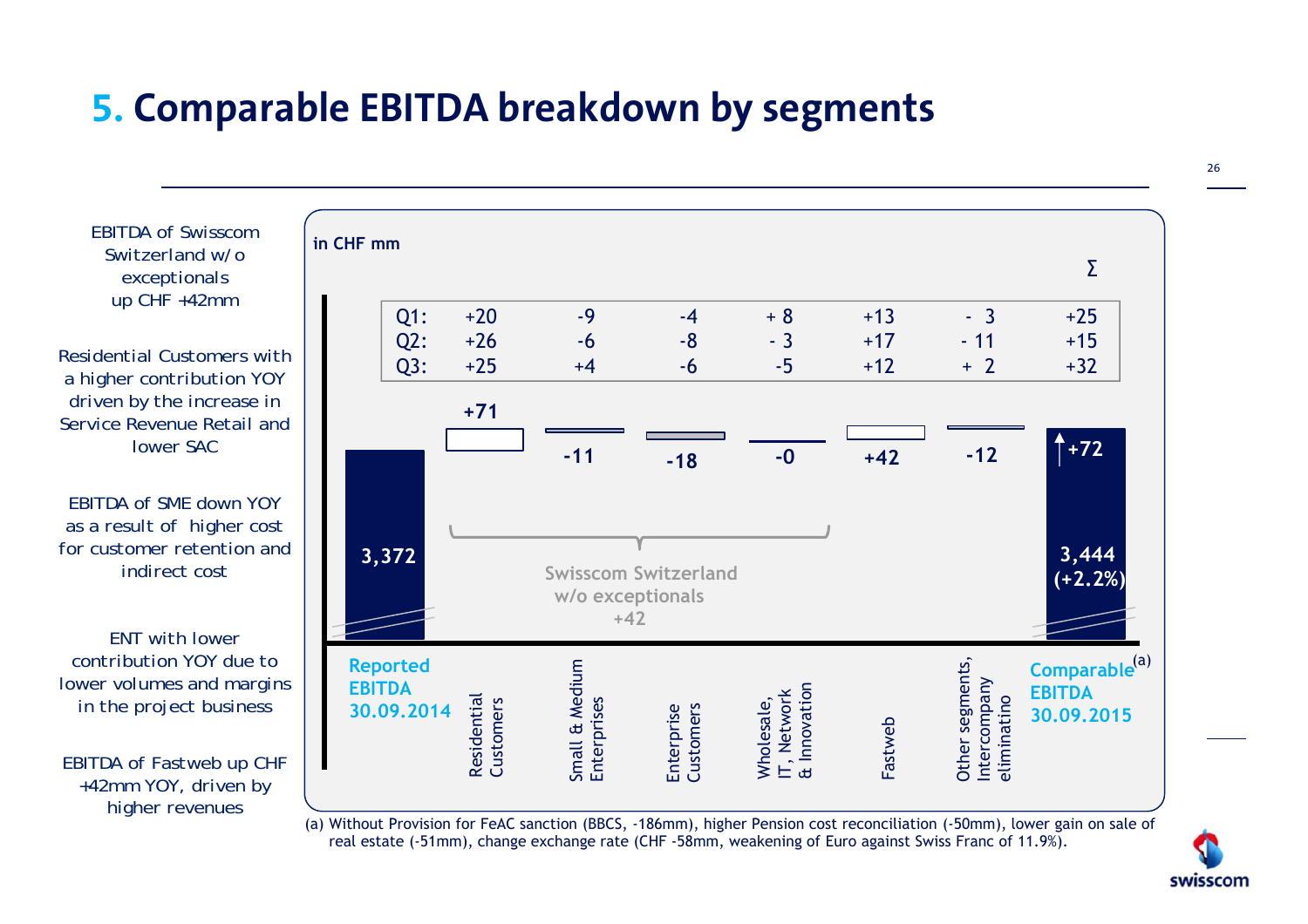#### **5. Net result**

*Net income of CHF 1,058 mm down by CHF -291 mm YOY primarily as a result of lower EBITDA*

*EBITDA down due to exceptionals such as the provision for the FeAC sanction(CHF 186 mm)*

*Tax rate of 23.2% above long-term rate as the provision is recognised without positive tax effect*

*Earnings per share equals to CHF 20.42*



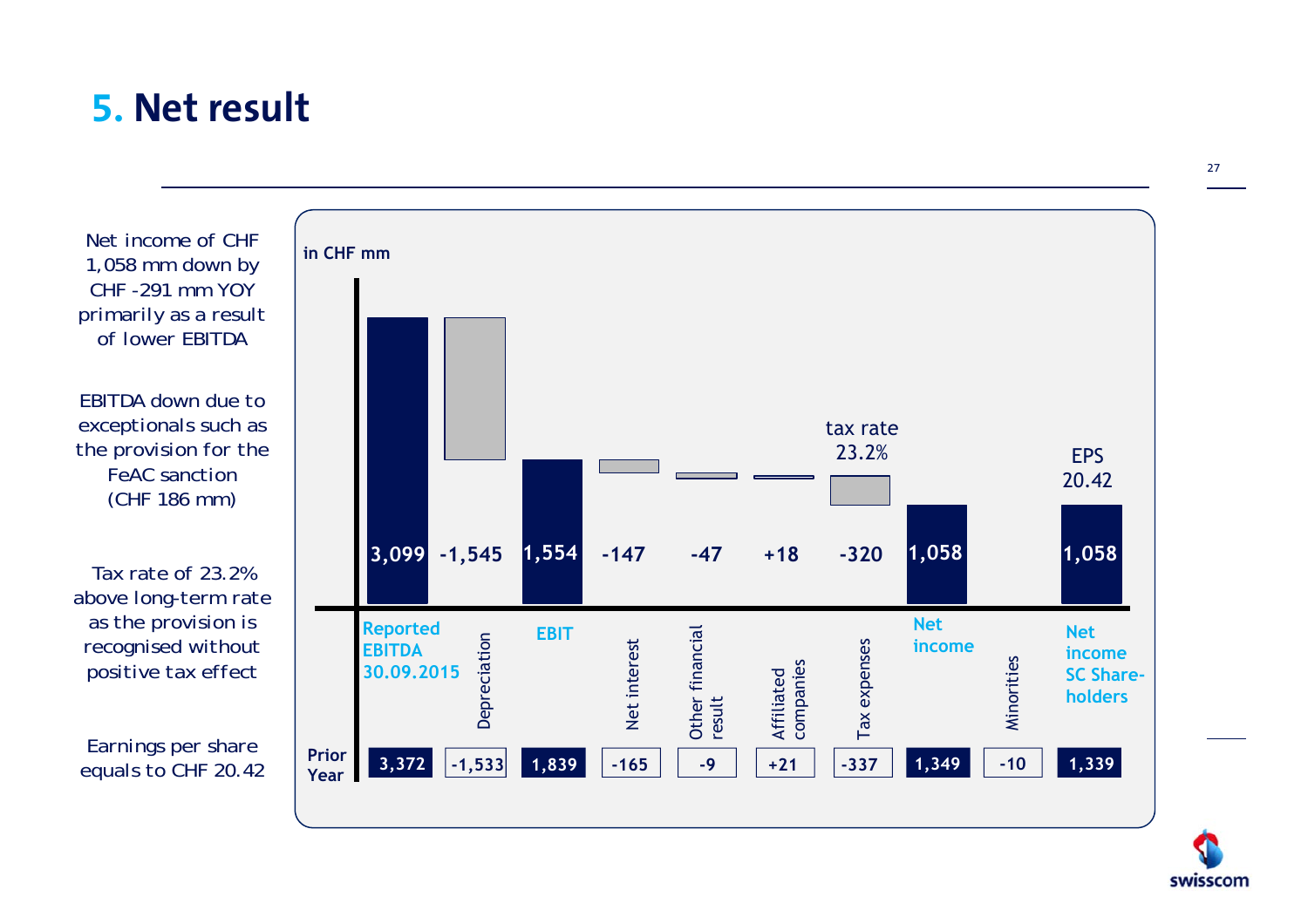## **5. Capital expenditure**

*Expansion of UBB footprint led to higher CAPEX at Swisscom Switzerland of CHF +61 mm YOY*

*Fastweb with lower CAPEX of CHF -63 mm YOY, mainly driven by the lower Euro exchange rate*

#### **1,239 1,300 494431 6 Q3 2014 Q3 2015** (in CHF mm)  $-6^{(a)}$  Σ = 1,727 **Σ = 1,737 YOY Increase (CHF +10 mm) driven by expansion of Swiss fibre network** Swisscom Switzerland Fastweb Other

#### **Swisscom Switzerland – CAPEX split**

| 13%  | 11%     | Wireless network                                                      |
|------|---------|-----------------------------------------------------------------------|
| 25%  | 26%     | Fixed network: Fibre (FTTx)                                           |
| 27%  | 28%     | Fixed network & Copper access, backbone & transport<br>infrastructure |
| 13%  | 14%     | Customer driven: Customer premises equipment &<br>corporate customers |
| 22%  | 21%     | IT systems, All-IP & other                                            |
| 2014 | Q3 2015 |                                                                       |

(a) Negative due to elimination of intercompany profit.

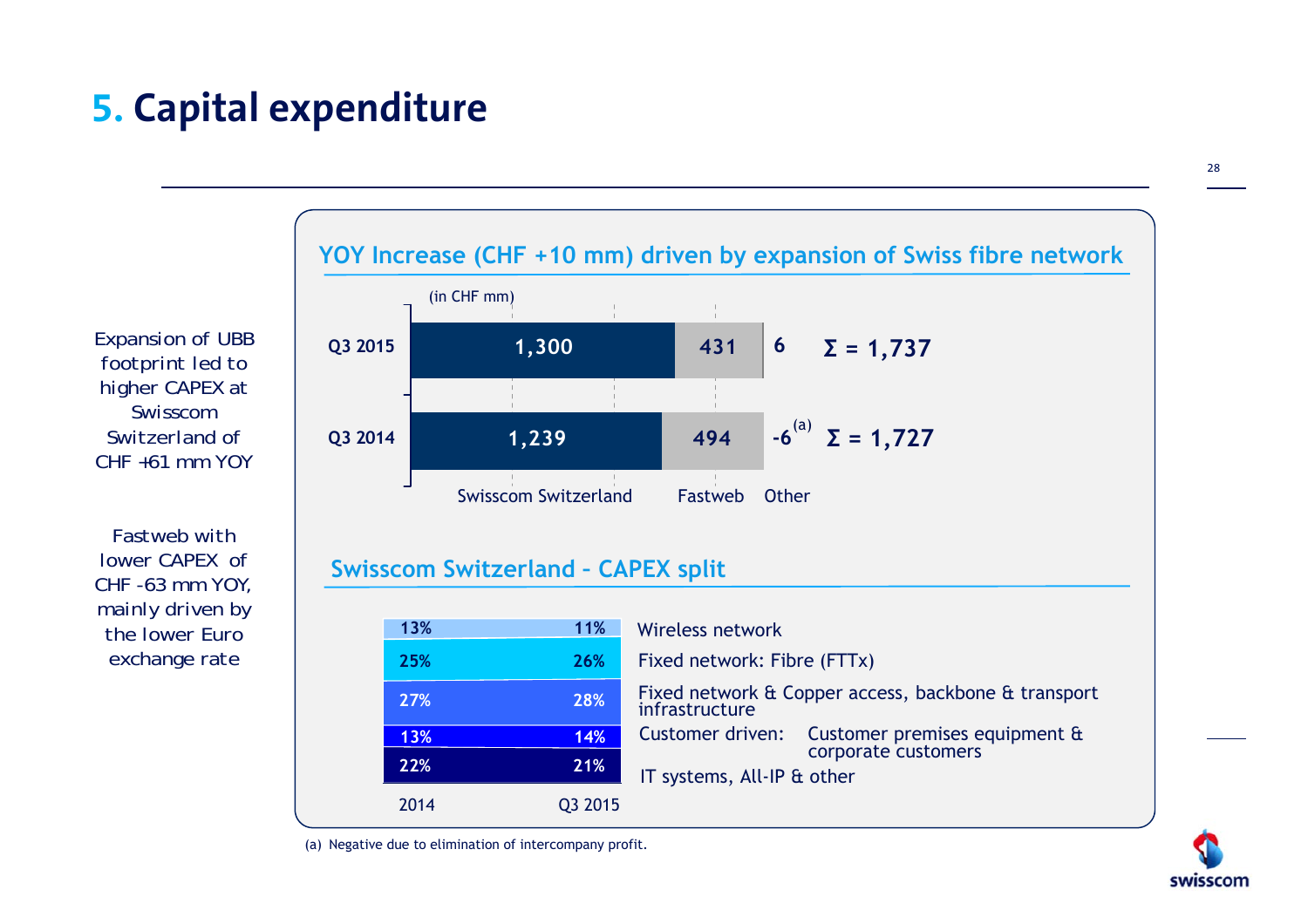### **5. Operating free cash flow**



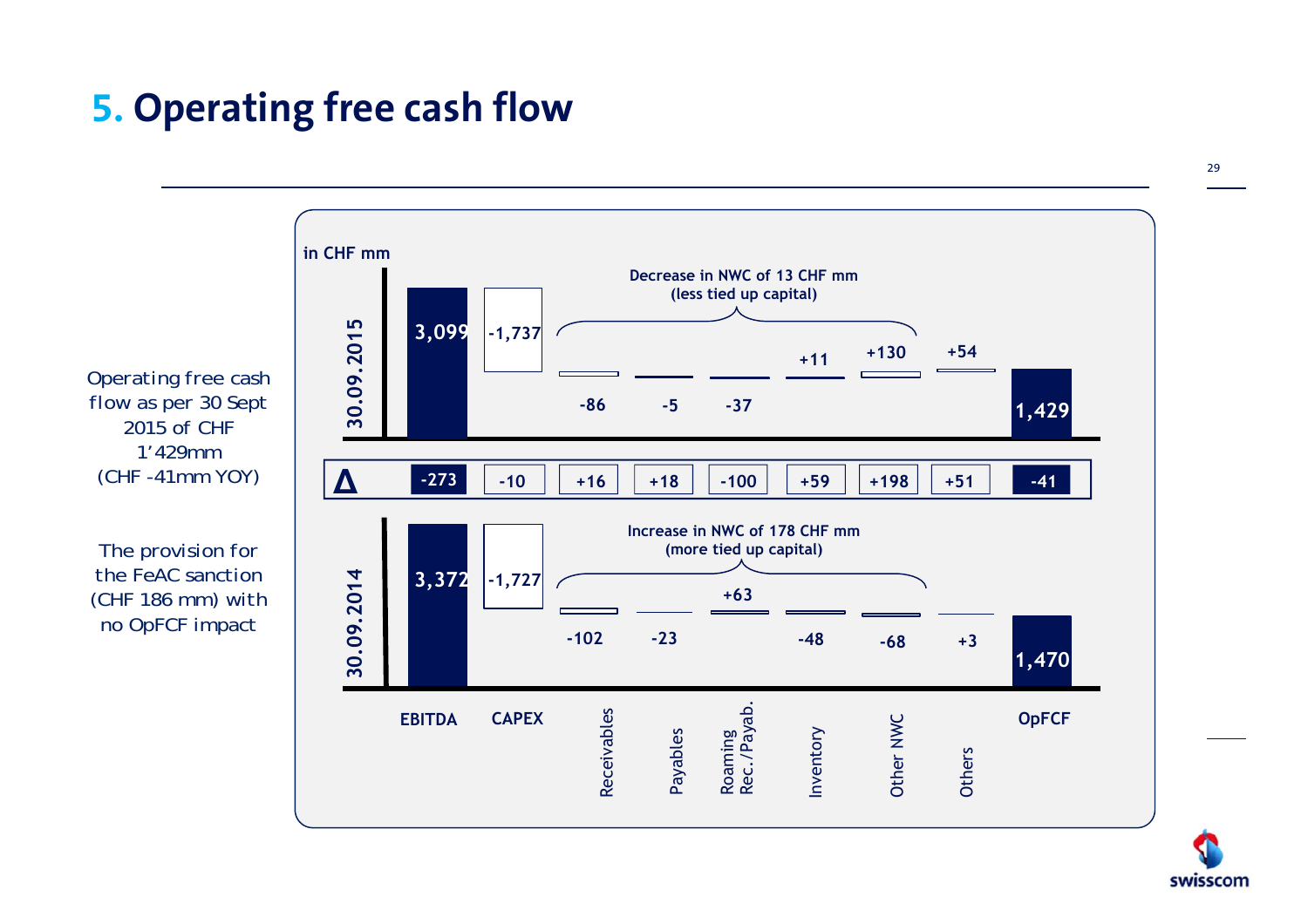### **5. Refinancing**

*Successful Eurobond issuance*

| <b>Bond details</b> | 1.75%, 2015 - 2025         |
|---------------------|----------------------------|
| Amount              | EUR 500 million            |
| <b>Tenor</b>        | 10 years                   |
| <b>Spread</b>       | 80 bps                     |
| <b>Ratings</b>      | A/42                       |
| <b>Issuer</b>       | <b>Swisscom AG</b>         |
| Use of proceeds     | general corporate purposes |

#### **Maturity profile and financing structure after Eurobond settlement**



Domestic Bonds ■Eurobonds ■Swiss private placement ■Foreign private placement ■Bank loans

30

swisscom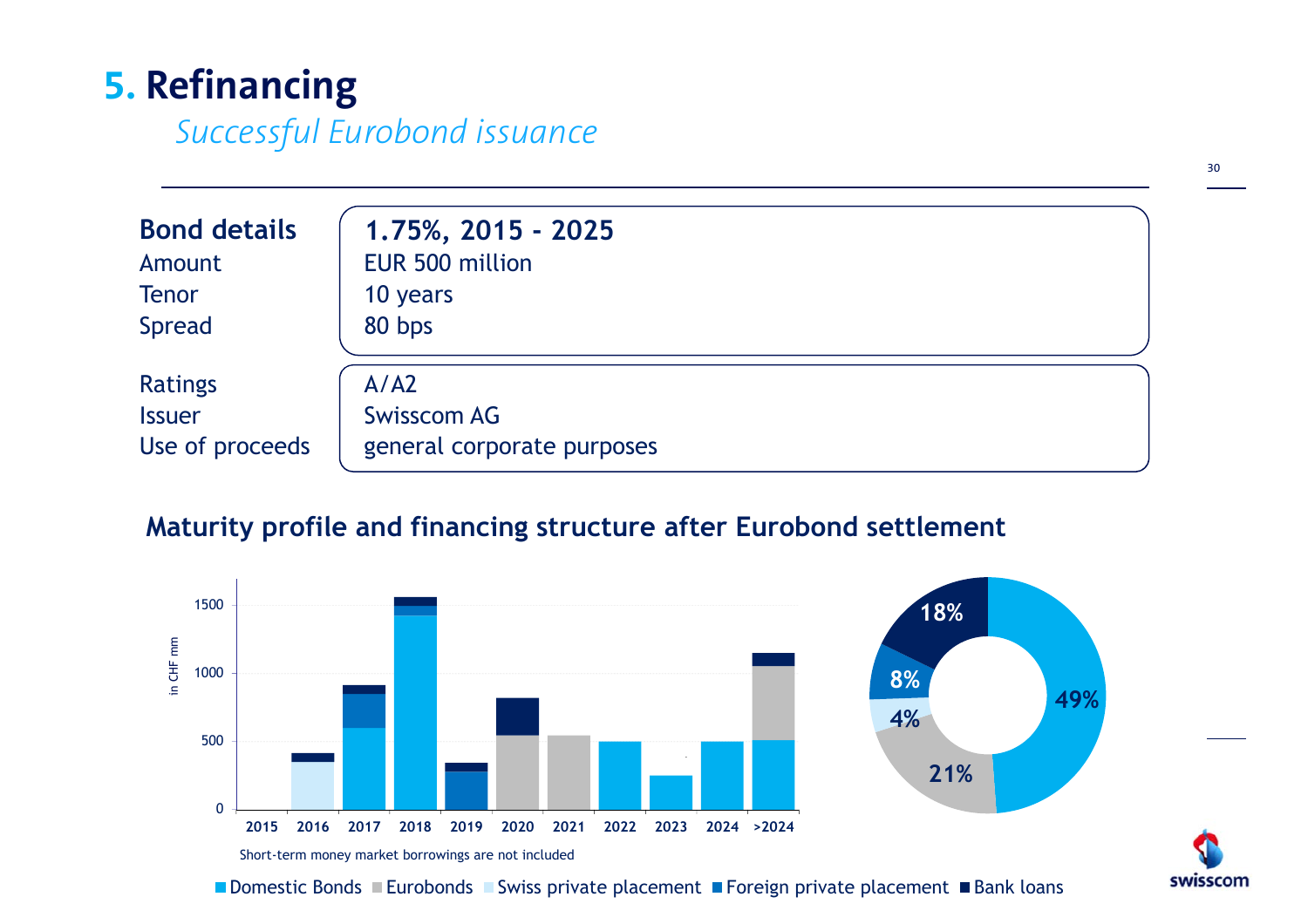## **6. Outlook 2015**

*Guidance confirmed*

Underlying guidance unchanged - EBITDA amendment due to the provision for the FeAC\* sanction (BBCS\*\*) of CHF 186 million already communicated on 06 Oct 2015

| in CHF billion        | 2014<br>results<br>reported<br>(CHF<br>1.21/EUR) | <b>FX impact</b> | <b>Expected</b><br>change for<br>2015<br>Swisscom<br>w/o<br>Fastweb | <b>Expected</b><br>change for<br>2015<br><b>Fastweb</b> | <b>Provision for</b><br><b>FeAC sanction</b><br>(BBCS) | 2015<br>outlook<br>(CHF<br>1.05/EUR) |
|-----------------------|--------------------------------------------------|------------------|---------------------------------------------------------------------|---------------------------------------------------------|--------------------------------------------------------|--------------------------------------|
| <b>Net</b><br>revenue | 11.703                                           | $-0.3$           | $+0.1$                                                              | $\overline{0}$                                          |                                                        | >11.5                                |
| <b>EBITDA</b>         | 4.413                                            | $-0.1$           | $-0.1***$                                                           | >0                                                      | $-0.2$                                                 | >4.0                                 |
| <b>CAPEX</b>          | 2.436                                            | $-0.1$           | $\overline{0}$                                                      | $\leq 0$                                                |                                                        | >2.3                                 |

\* Federal Administrative Court

\*\* Broadband Connectivity Services

\*\* Higher cost due to all IP transition, lower income from real estate sales, higher pension fund expenses (under IFRS)

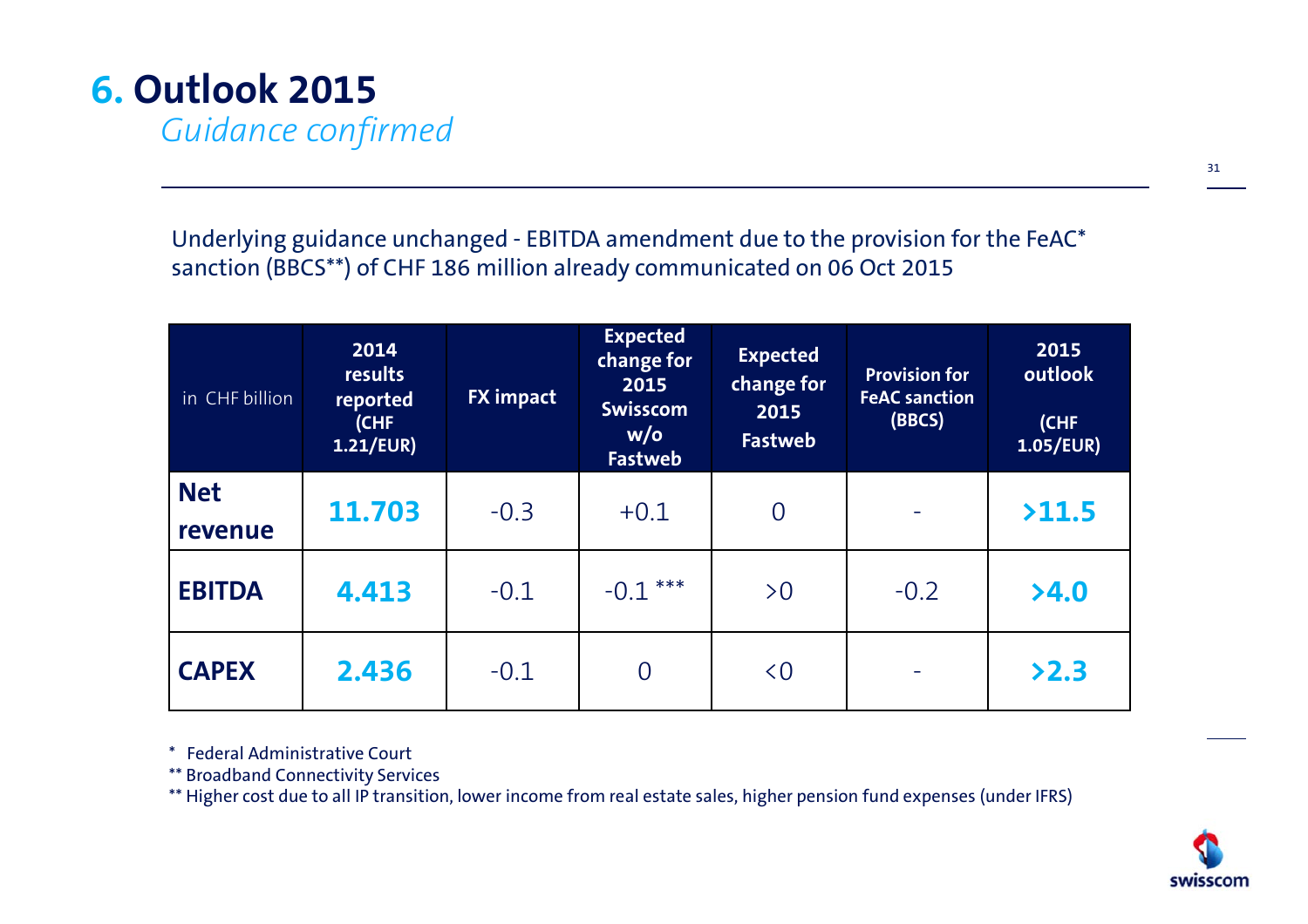## **Agenda**

Backup

| Welcome and introduction                                                                                         | Louis Schmid, IR        |
|------------------------------------------------------------------------------------------------------------------|-------------------------|
| 1. Q3 in a nutshell<br>2. Quality key in Switzerland<br>3. Strengthening of Swiss position<br>4. Fastweb results | Urs Schaeppi, CEO       |
| 5. Group financials<br>6. Guidance 2015                                                                          | <b>Mario Rossi, CFO</b> |
| O&A                                                                                                              | ΔII                     |

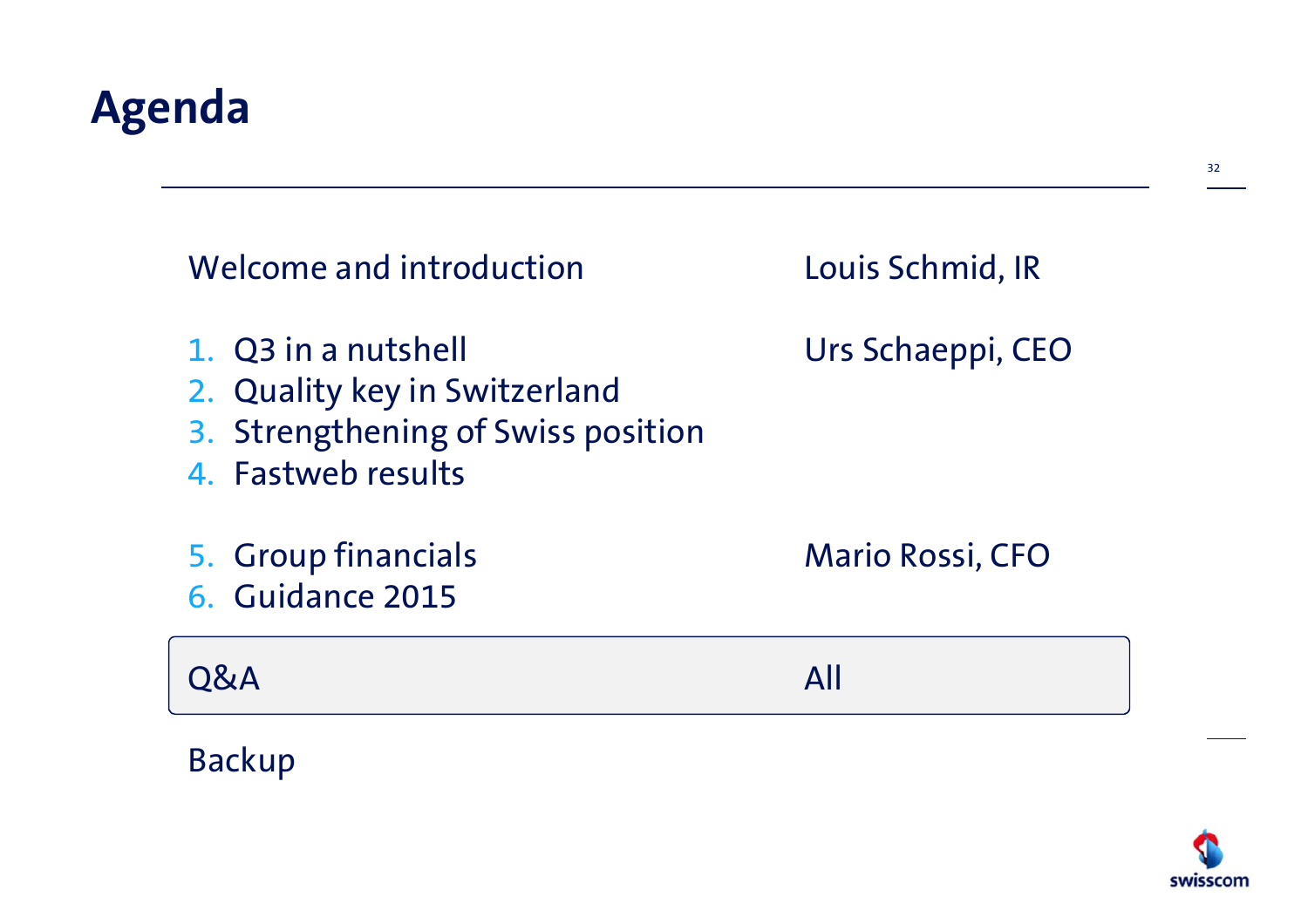## **Agenda**

| Welcome and introduction                                                                                         | Louis Schmid, IR        |
|------------------------------------------------------------------------------------------------------------------|-------------------------|
| 1. Q3 in a nutshell<br>2. Quality key in Switzerland<br>3. Strengthening of Swiss position<br>4. Fastweb results | Urs Schaeppi, CEO       |
| 5. Group financials<br>6. Guidance 2015                                                                          | <b>Mario Rossi, CFO</b> |
| <b>O&amp;A</b>                                                                                                   | All                     |
| <b>Backup</b>                                                                                                    |                         |

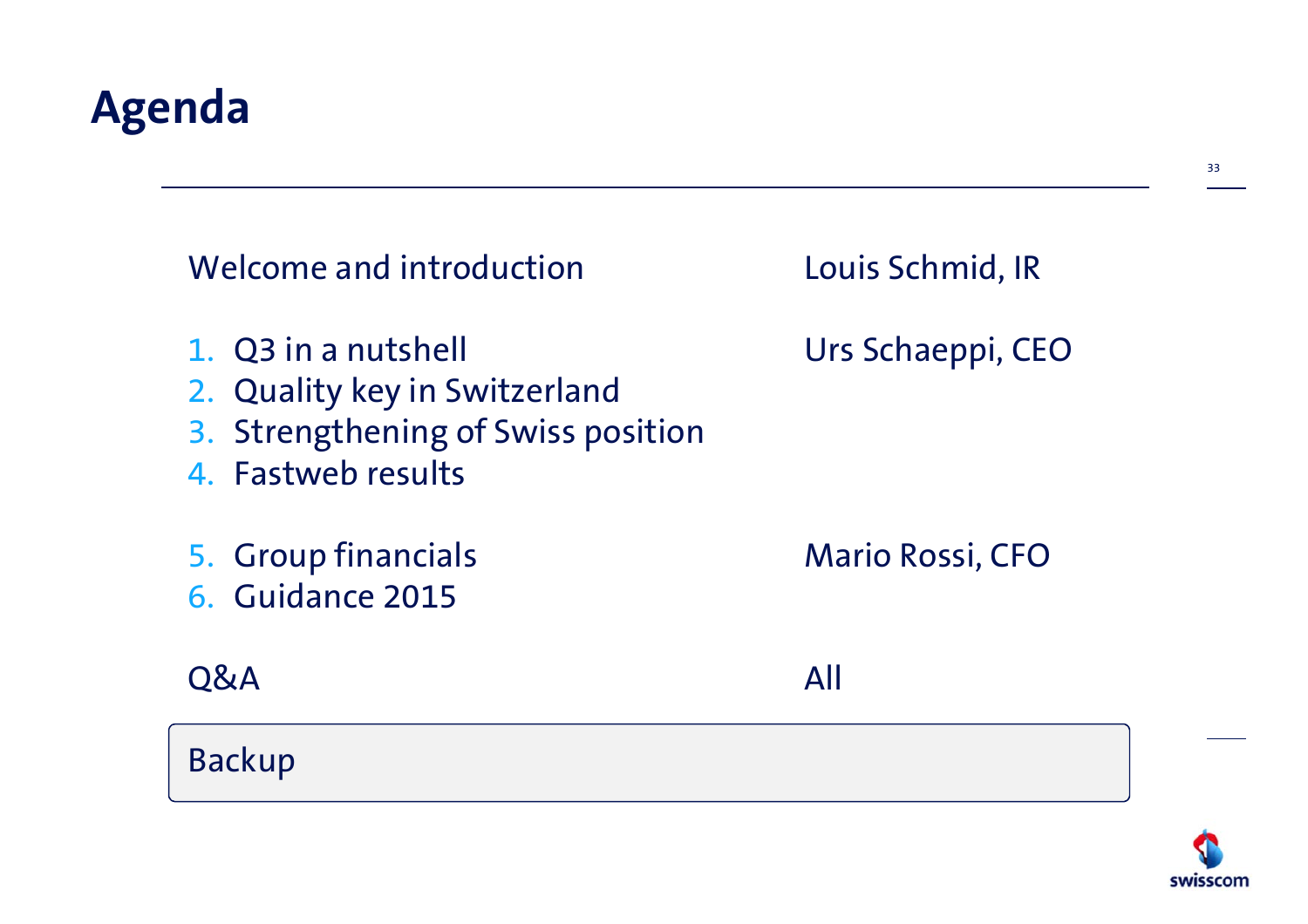#### **RGU dynamics**

*+40k RGUs in Q3 4P overlosses1P losses in 2015 accelerating level***Net adds of RGUs by products** (in '000) -111 -91 -64 -107  $-124$   $-117$   $-110$ 16 14 16 4  $-4$   $-2$ 116 91 75  $\frac{117}{2}$  123 108 98 98 52 52  $\frac{1}{44}$  52  $\frac{1}{44}$  52  $\frac{1}{44}$  48 52 -150 -100 -50 - 50 100 150 Q1 14 Q2 14 Q3 14 Q4 14 Q1 15 Q2 15 Q3 15  $-1P$ P ■ 2P ■ 3P ■ 4P **+73 +66 +71 +66 +39+37 +40**



*Net adds of RGUs in 2015 on a lower* 

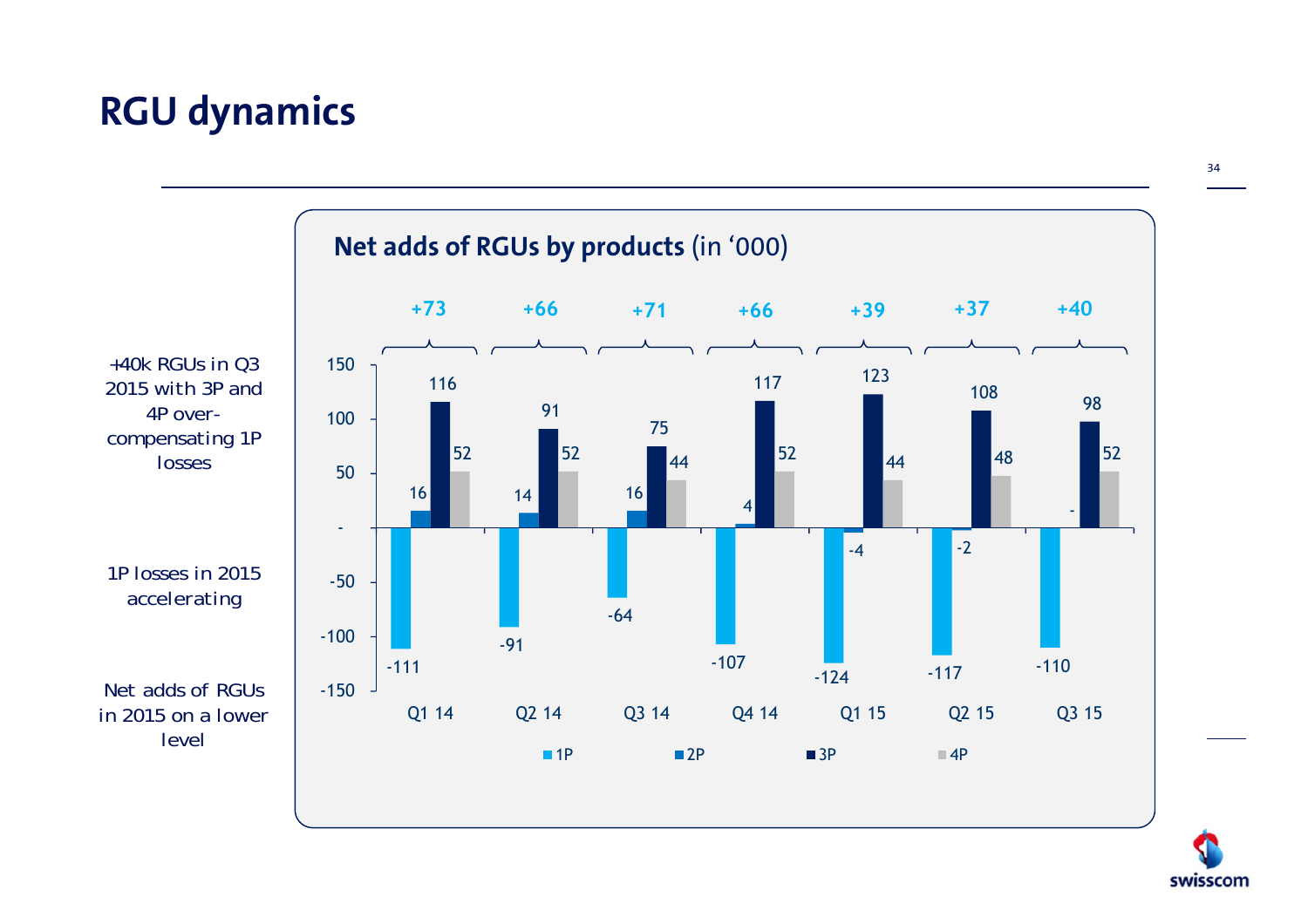#### **RGU's**



<sup>1)</sup> including n-play (Business) Bundles

<sup>2)</sup> o/w additional 27k Mobile Subs and 50k in Business Bundles

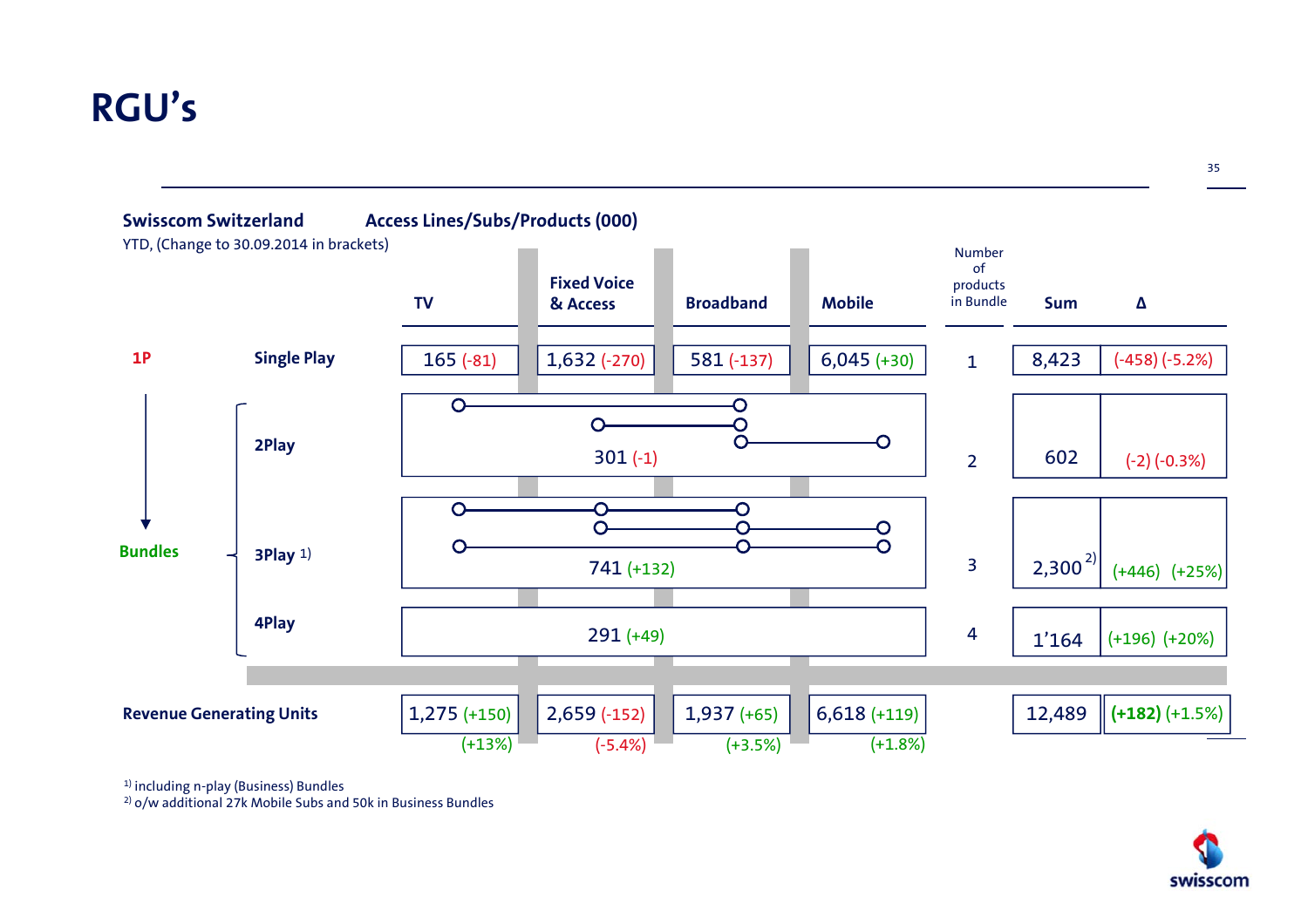#### **ARPU**

YTD, (Change to 30.09.2014 in brackets)



1) ARPU Base Fee

2) ARPU excl. Business Networks

3) ARPU excl. Mobile Termination

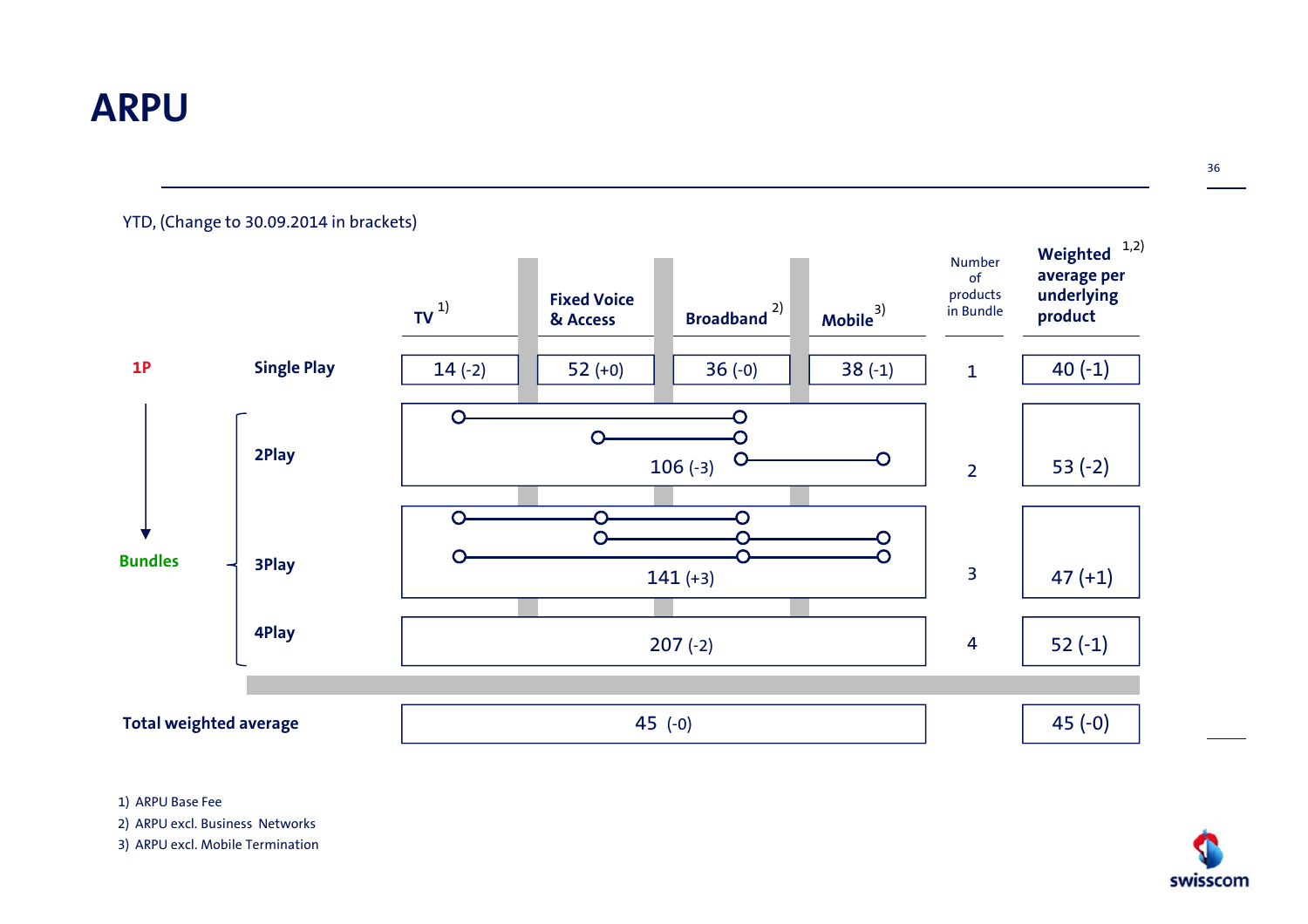### **Revenues (RGU x ARPU)**

37



1) including revenues for business networks/internet which are not included in retail broadband ARPU

2) o/w CHF 19mm Business Bundles

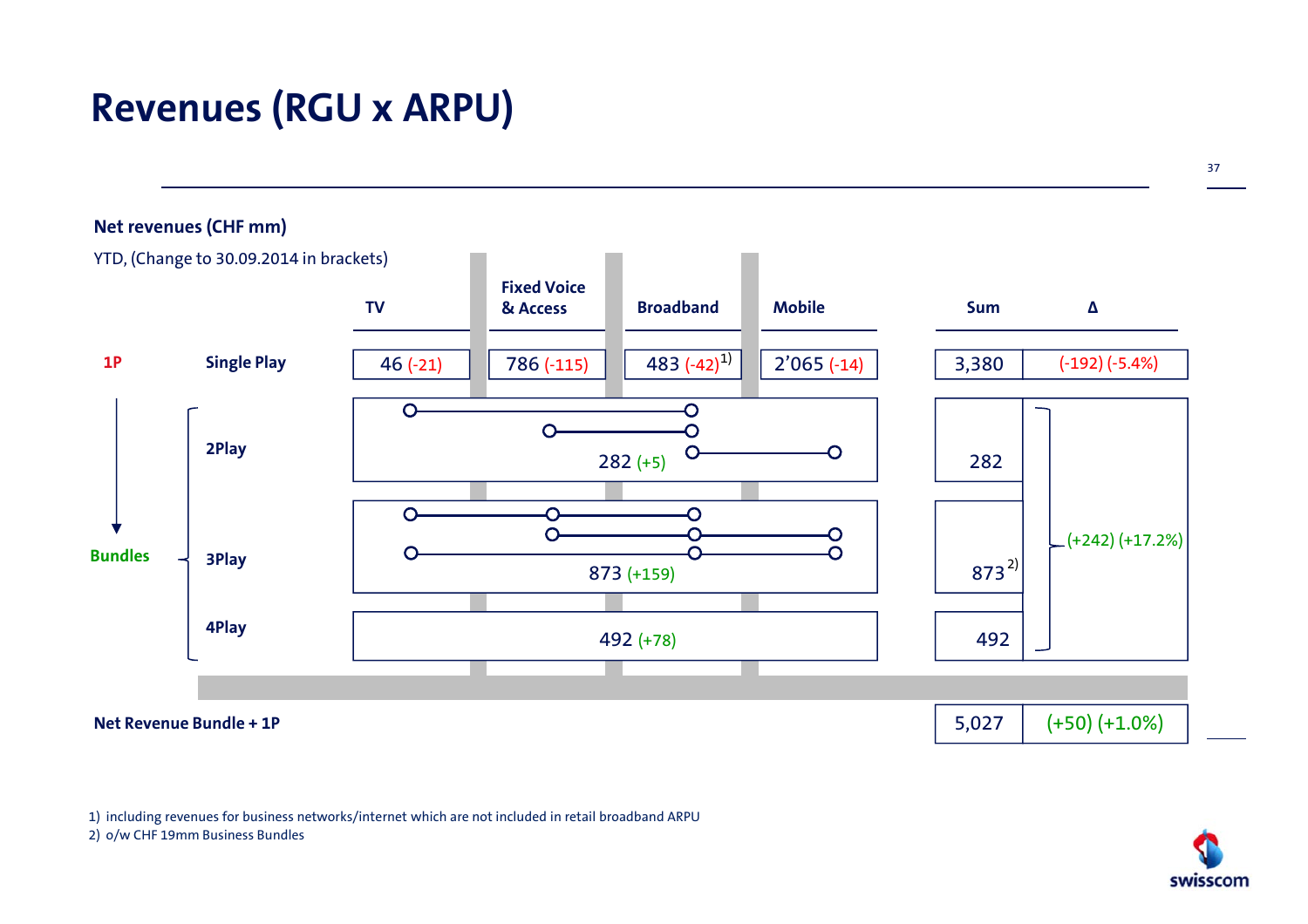#### **TV market Switzerland**

#### **Market volumes (000) digital TV**



1) Migration to digital largely driven by analogue customers who have been transferred technically, but have not subscribed to a digital product yet: these are potential customers for Swisscom

2) Time series modified

\* Estimates for Q3 2015

swisscom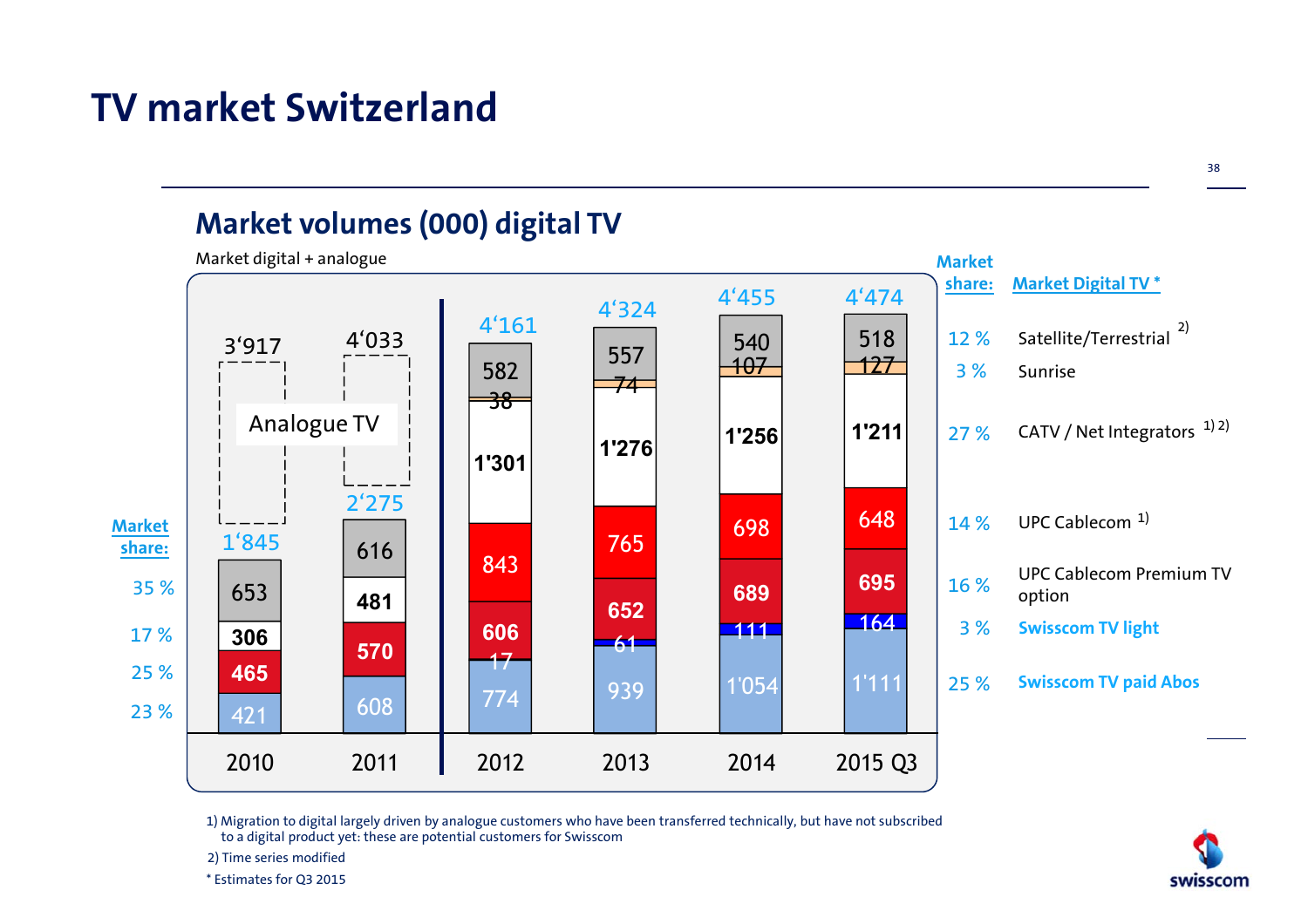#### **Handsets & SACs**

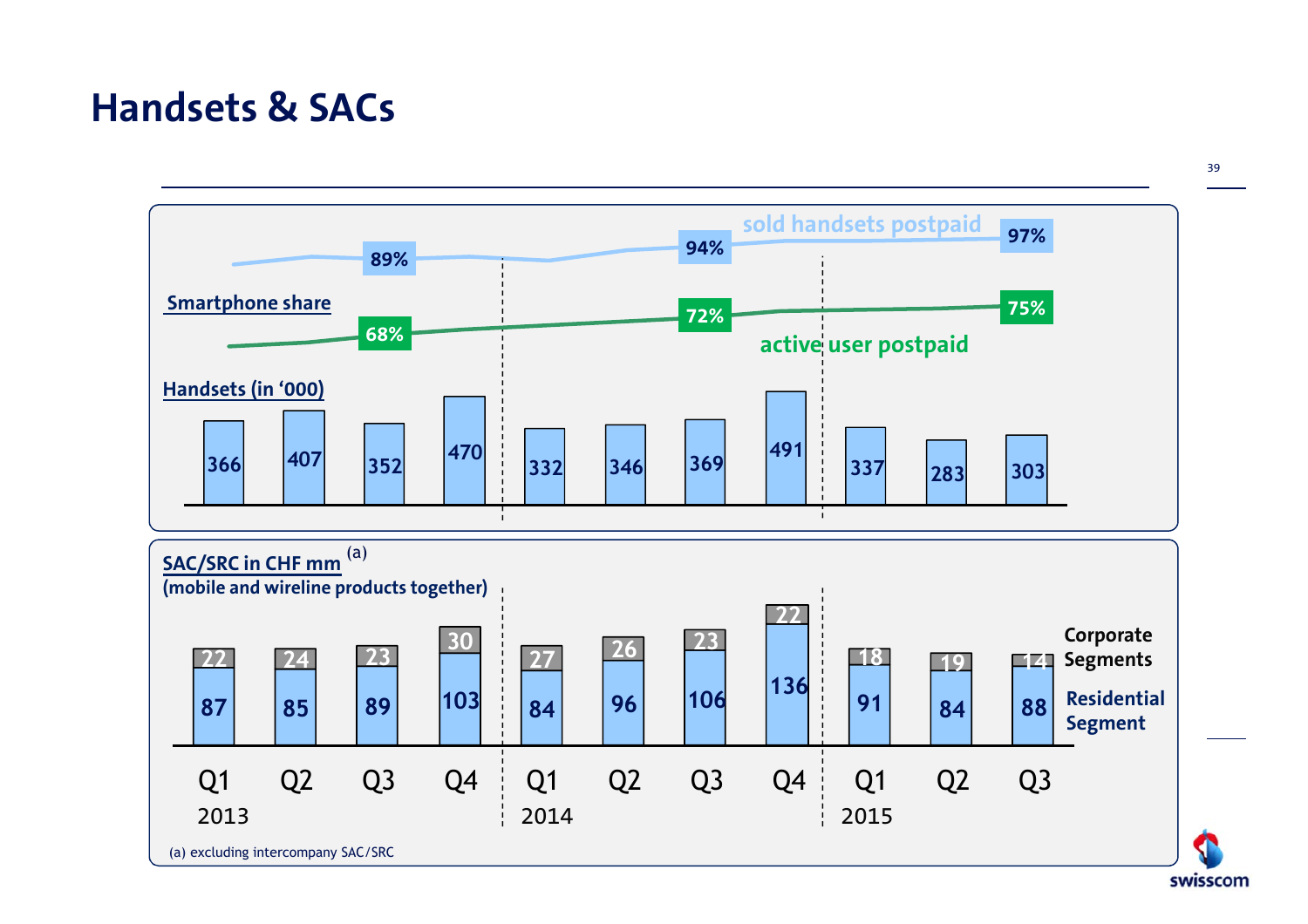#### **Segment 'Residential'**

*Net revenue up by 2.1% YOY, driven by the higher Service Revenue Retail (increase in subs)*

*Contribution margin 2 increased by 3.3%, driven by higher Service Revenue Retail and lower SAC (direct cost)*

*Mobile postpaid subs increase thanks to infinity*

3) sum of single play and bundles

|                                                                               | Q3/15  | Q3oQ3   | 30.09.2015 | YoY     |
|-------------------------------------------------------------------------------|--------|---------|------------|---------|
| Net revenue in MCHF <sup>1)</sup>                                             | 1'303  | 0.7%    | 3'877      | 2.1%    |
| Direct costs in MCHF                                                          | $-298$ | $-6.3%$ | $-894$     | $-1.0%$ |
| Indirect costs in MCHF $^{2)}$                                                | $-249$ | 1.6%    | $-755$     | 2.3%    |
| <b>Contribution margin 2 in MCHF</b>                                          | 756    | 3.4%    | 2'228      | 3.3%    |
| Contribution margin 2 in %                                                    | 58.0%  |         | 57.5%      |         |
| <b>CAPEX in MCHF</b>                                                          | 48     | 29.7%   | 128        | 17.4%   |
| FTE's                                                                         | $-7$   |         | 4'891      | 0.3%    |
| Broadband lines in '000 <sup>3)</sup>                                         | $+13$  |         | 1'662      | 3.3%    |
| Voice lines in '000 $3$ )                                                     | $-34$  |         | 1'912      | $-6.5%$ |
| Wireless customers Prepaid in '000                                            | $-6$   |         | 2'125      | $-1.8%$ |
| Wireless customers Postpaid in '000 <sup>3)</sup>                             | $+15$  |         | 2'656      | 2.5%    |
| Blended wireless ARPU MO in CHF                                               | 36     | 0.0%    | 35         | 0.0%    |
| TV subs in '000 $3$ )                                                         | $+36$  |         | 1'231      | 13.2%   |
| 1) incl. intersegment revenues<br>2) incl. capitalised costs and other income |        |         |            |         |

swisscom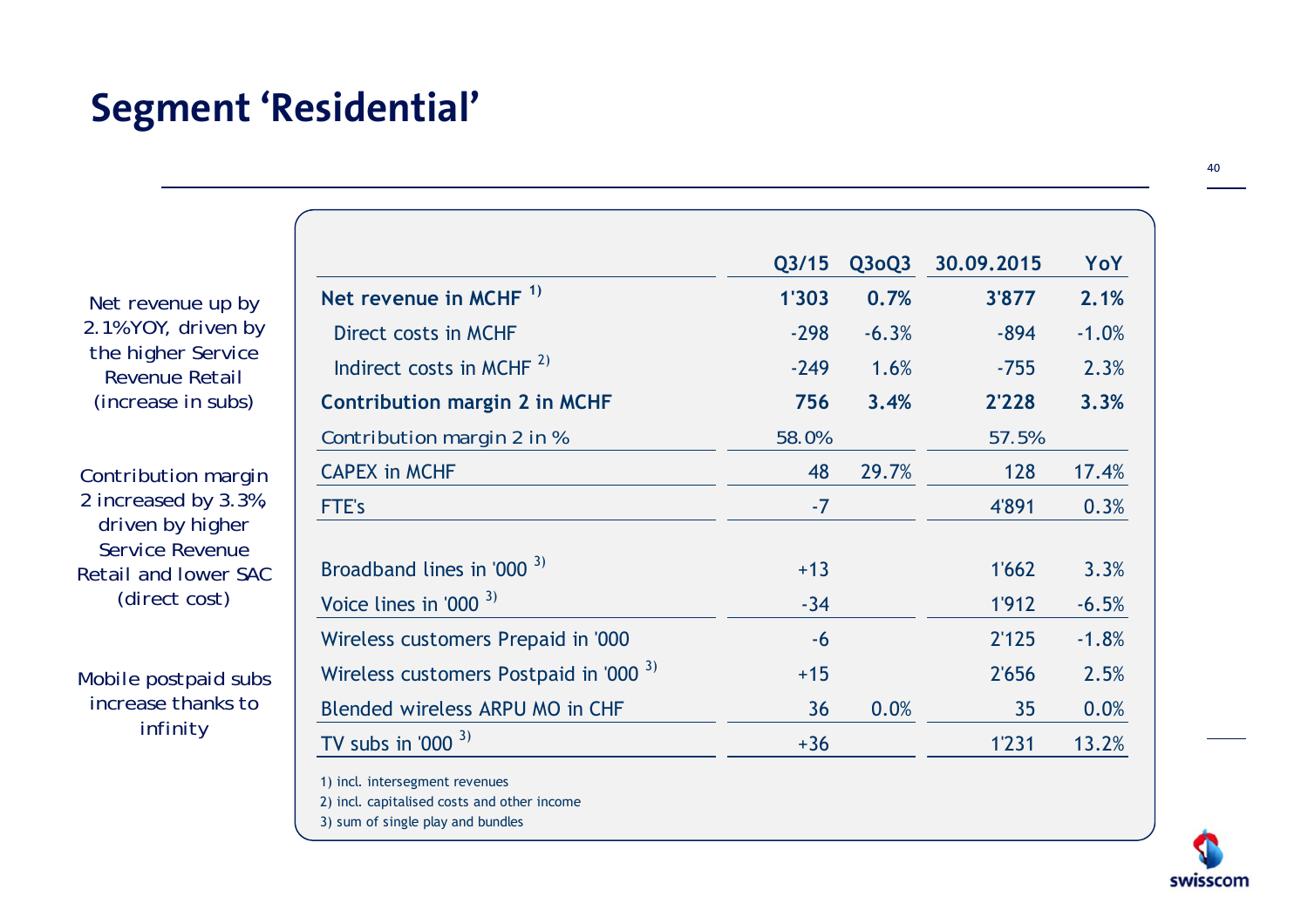#### **Segment 'Small & Medium Enterprises'**

*The acquisition of 'yellow pages' (part of the PubliGroupe transaction in Sept 2014) and the integration of search.ch (in July 2015) led to an increase of net revenue, cost and FTE*

*EBITDA evolution in Q3 15 better than in previous quarters thanks to lower service revenue declines and SAC in Q3* 

*Broadband lines up by 5.3%*

|                                                                                                                    | Q <sub>3/15</sub> | Q3oQ3    | 30.09.2015 | YoY      |
|--------------------------------------------------------------------------------------------------------------------|-------------------|----------|------------|----------|
| Net revenue in MCHF <sup>1)</sup>                                                                                  | 353               | 6.0%     | 1'020      | 3.8%     |
| Direct costs in MCHF                                                                                               | $-44$             | $-13.7%$ | $-128$     | $-14.1%$ |
| Indirect costs in MCHF <sup>2)</sup>                                                                               | $-70$             | 42.9%    | $-204$     | 43.7%    |
| <b>Contribution margin 2 in MCHF</b>                                                                               | 239               | 2.6%     | 688        | $-0.6%$  |
| Contribution margin 2 in %                                                                                         | 67.7%             |          | 67.5%      |          |
| <b>CAPEX in MCHF</b>                                                                                               | 13                | 62.5%    | 36         | 44.0%    |
| FTE's                                                                                                              | $+54$             |          | 1'613      | 5.4%     |
| Broadband lines in '000 <sup>3)</sup>                                                                              | $+2$              |          | 237        | 5.3%     |
| Voice lines in '000 $3$ )                                                                                          | $-4$              |          | 497        | $-2.7%$  |
| Wireless customers in '000 $3$ )                                                                                   | $+3$              |          | 605        | 2.0%     |
| Blended wireless ARPU MO in CHF                                                                                    | 69                | $-1.4%$  | 69         | $-2.8%$  |
| 1) incl. intersegment revenues<br>2) incl. capitalised costs and other income<br>3) sum of single play and bundles |                   |          |            |          |

swisscom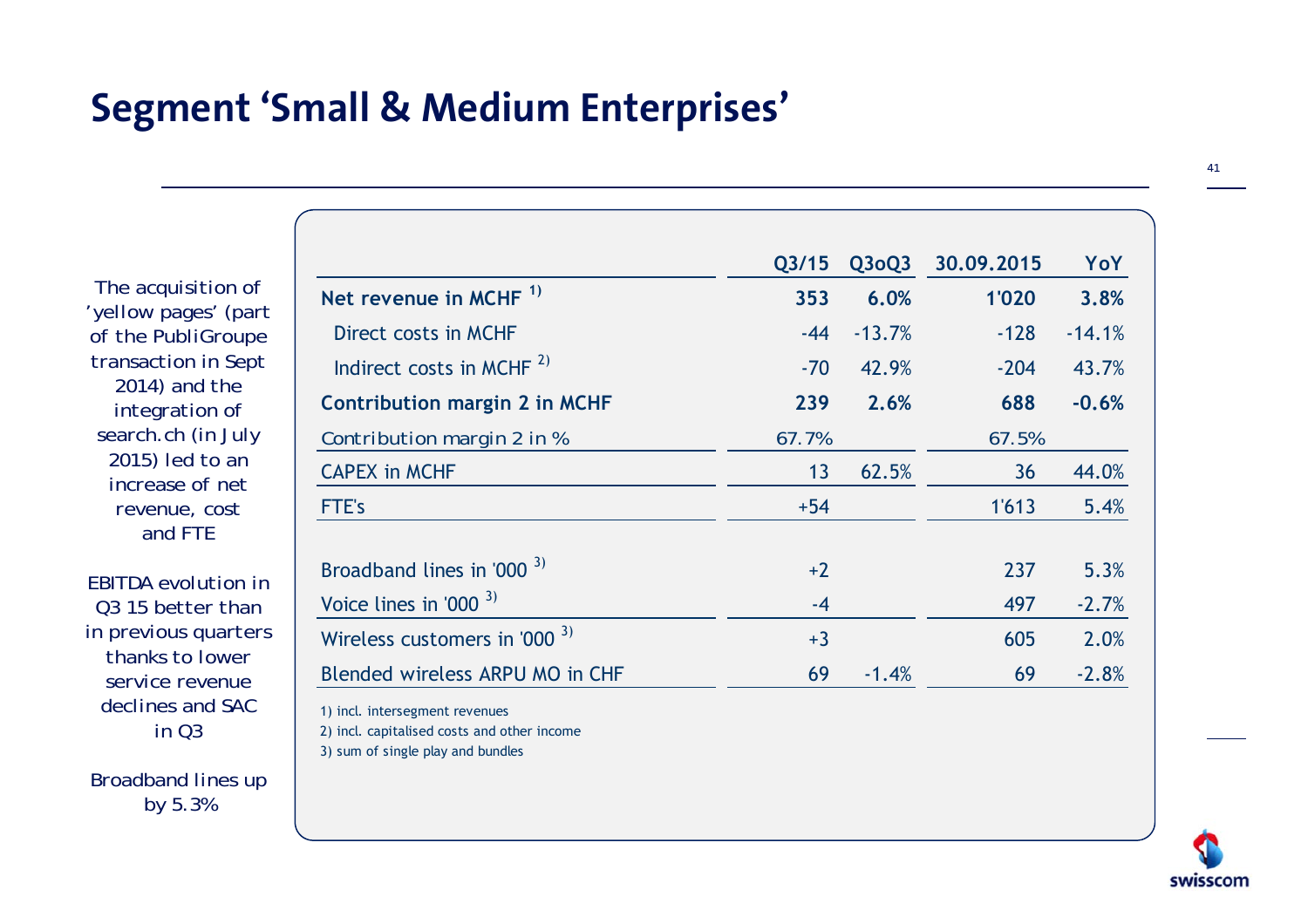#### **Segment 'Enterprise Customers'**

*Topline, cost and FTE increased primarily due to the acquisition of Veltigroup* 

*Lower EBITDA contribution YOY due to lower volumes and margins in the project business*

*# of wireless subs up by 7.2% YOY*

|                                   | Q <sub>3/15</sub> | Q3oQ3    | 30,09,2015 | YoY     |
|-----------------------------------|-------------------|----------|------------|---------|
| Net revenue in MCHF <sup>1)</sup> | 643               | 0.8%     | 1'950      | 2.3%    |
| Direct costs in MCHF              | $-131$            | 0.0%     | $-415$     | 3.0%    |
| Indirect costs in MCHF $^{2)}$    | $-275$            | 4.2%     | $-853$     | 6.0%    |
| Contribution margin 2 in MCHF     | 237               | $-2.5%$  | 682        | $-2.4%$ |
| Contribution margin 2 in %        | 36.9%             |          | 35.0%      |         |
| <b>CAPEX in MCHF</b>              | 39                | $-20.4%$ | 120        | $-1.6%$ |
| FTE's                             | $+34$             |          | 5'354      | 11.4%   |
| Broadband lines in '000           | $+0$              |          | 38         | 0.0%    |
| Voice lines in '000               | $+0$              |          | 250        | $-1.6%$ |
| Wireless customers in '000        | $+14$             |          | 1'232      | 7.2%    |
| Blended wireless ARPU MO in CHF   | 38                | $-5.0%$  | 38         | $-5.0%$ |

1) incl. intersegment revenues

2) incl. capitalised costs and other income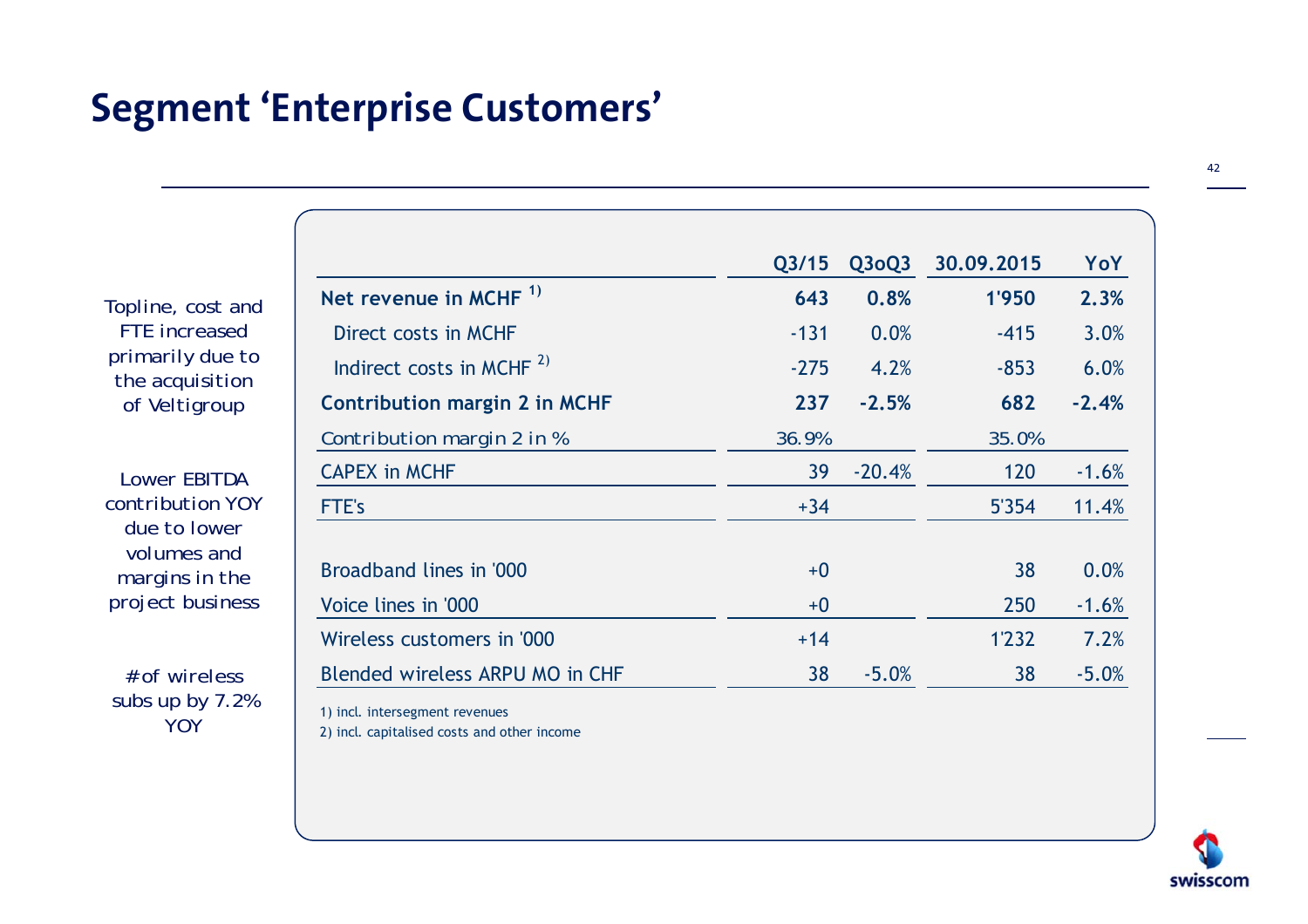#### **Segment 'Wholesale'**

43

| Revenue from       |
|--------------------|
| external customers |
| up 1.2%            |

*Lower mobile termination fees and prices for ULL products compensated by higher inbound roaming revenue*

*The provision for the FeAC sanction of CHF 186mm impacting indirect cost and contribution margin 2*

|                                         | Q <sub>3/15</sub> | $Q$ 3 $O$ 23 | 30.09.2015 | YoY      |
|-----------------------------------------|-------------------|--------------|------------|----------|
| Revenue from external customers in MCHF | 145               | 0.7%         | 433        | 1.2%     |
| Intersegment revenue in MCHF            | 105               | 10.5%        | 281        | 4.9%     |
| <b>Net revenue in MCHF</b>              | 250               | 4.6%         | 714        | 2.6%     |
| Direct costs in MCHF                    | $-145$            | 6.6%         | $-405$     | 2.0%     |
| Indirect costs in MCHF $1$              | $-191$            | n.m.         | $-202$     | n.m.     |
| <b>Contribution margin 2 in MCHF</b>    | $-86$             | n.m.         | 107        | $-62.5%$ |
| Contribution margin 2 w/o FeAC sanction | 100               | 2.0%         | 293        | 2.8%     |
| Contribution margin 2 in %              | $-34.4%$          |              | 15.0%      |          |
| <b>CAPEX in MCHF</b>                    |                   |              |            |          |
| FTE's                                   | $-3$              |              | 106        | $-3.6%$  |
|                                         |                   |              |            |          |
| Full access lines in '000               | $-11$             |              | 139        | $-31.9%$ |
| BB (wholesale) lines in '000            | $+10$             |              | 301        | 24.9%    |

1) incl. capitalised costs and other income

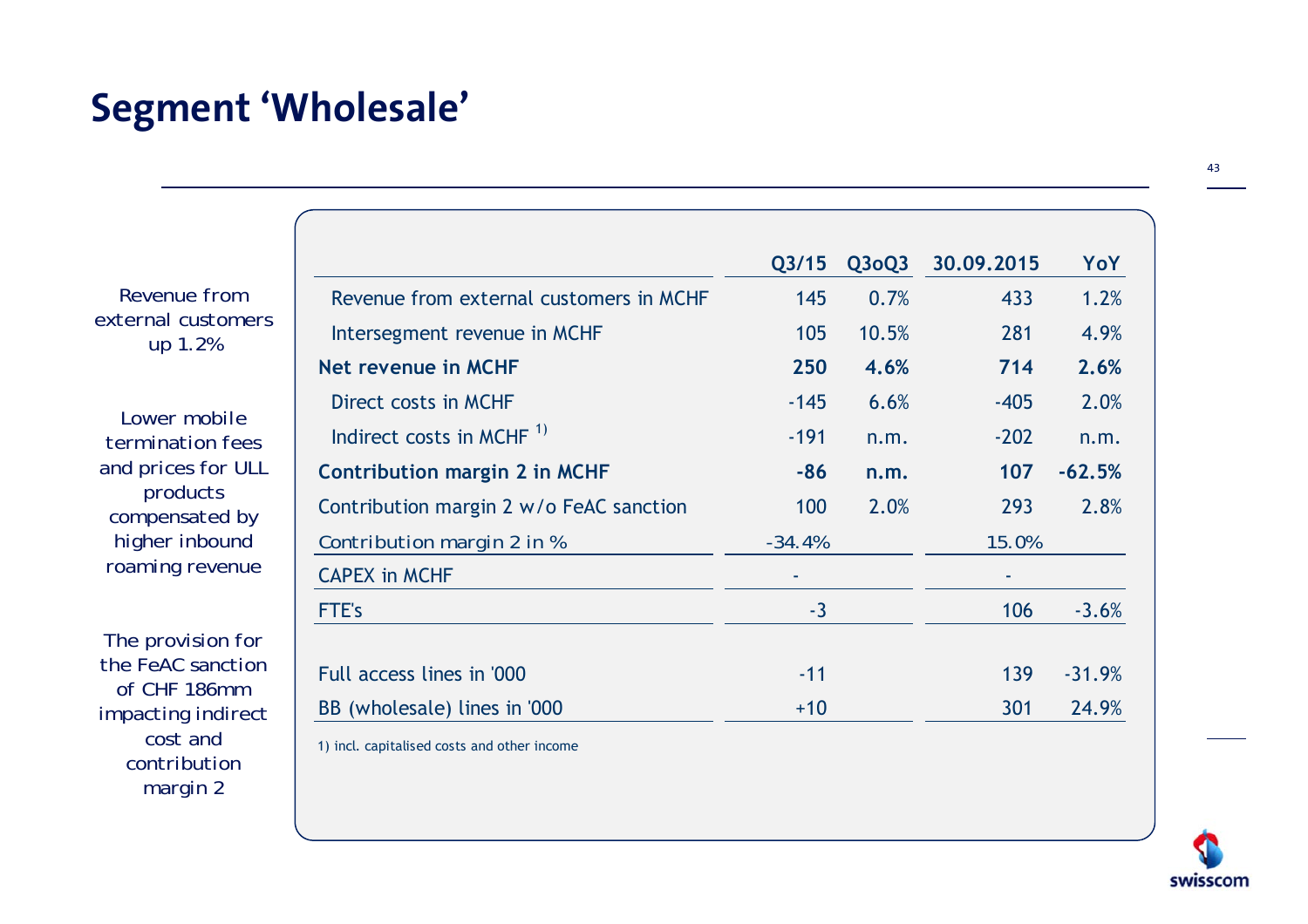#### **Segment 'IT, Network and Innovation'**

|                                                                        | Q3/15  | Q3oQ3    | 30.09.2015 | YoY     |
|------------------------------------------------------------------------|--------|----------|------------|---------|
| Net revenue in MCHF                                                    | 32     | 6.7%     | 97         | 4.3%    |
| Direct costs in MCHF                                                   |        |          |            |         |
| Personnel expenses in MCHF                                             | $-200$ | 2.0%     | $-638$     | 4.8%    |
| <b>Rent in MCHF</b>                                                    | $-49$  | 0.0%     | $-147$     | 5.0%    |
| <b>Maintenance in MCHF</b>                                             | $-47$  | $-6.0%$  | $-130$     | $-9.7%$ |
| <b>IT expenses in MCHF</b>                                             | $-55$  | 1.9%     | $-168$     | 6.3%    |
| Other OPEX in MCHF                                                     | $-89$  | 17.1%    | $-254$     | 9.5%    |
| Indirect costs in MCHF<br>Capitalised costs and other                  | $-440$ | 3.5%     | $-1'337$   | 4.2%    |
| income in MCHF                                                         | 96     | $-23.2%$ | 293        | $-2.3%$ |
| <b>Contribution margin 2 in MCHF</b><br>Depreciation, amortisation and | $-312$ | 15.6%    | $-947$     | 6.4%    |
| impairment in MCHF                                                     | $-279$ | 4.5%     | $-822$     | 4.8%    |
| <b>Segment result in MCHF</b>                                          | $-591$ | 10.1%    | $-1'769$   | 5.7%    |
| <b>CAPEX in MCHF</b>                                                   | 358    | $-4.5%$  | 1'016      | 3.5%    |
| <b>FTE's</b>                                                           | $+36$  |          | 5'212      | 3.2%    |

*Lower gain on sale of real estate leads to lower CM2*

*CAPEX of CHF 1'016mm up 3.5% YOY, due to further rollout of broadband networks*

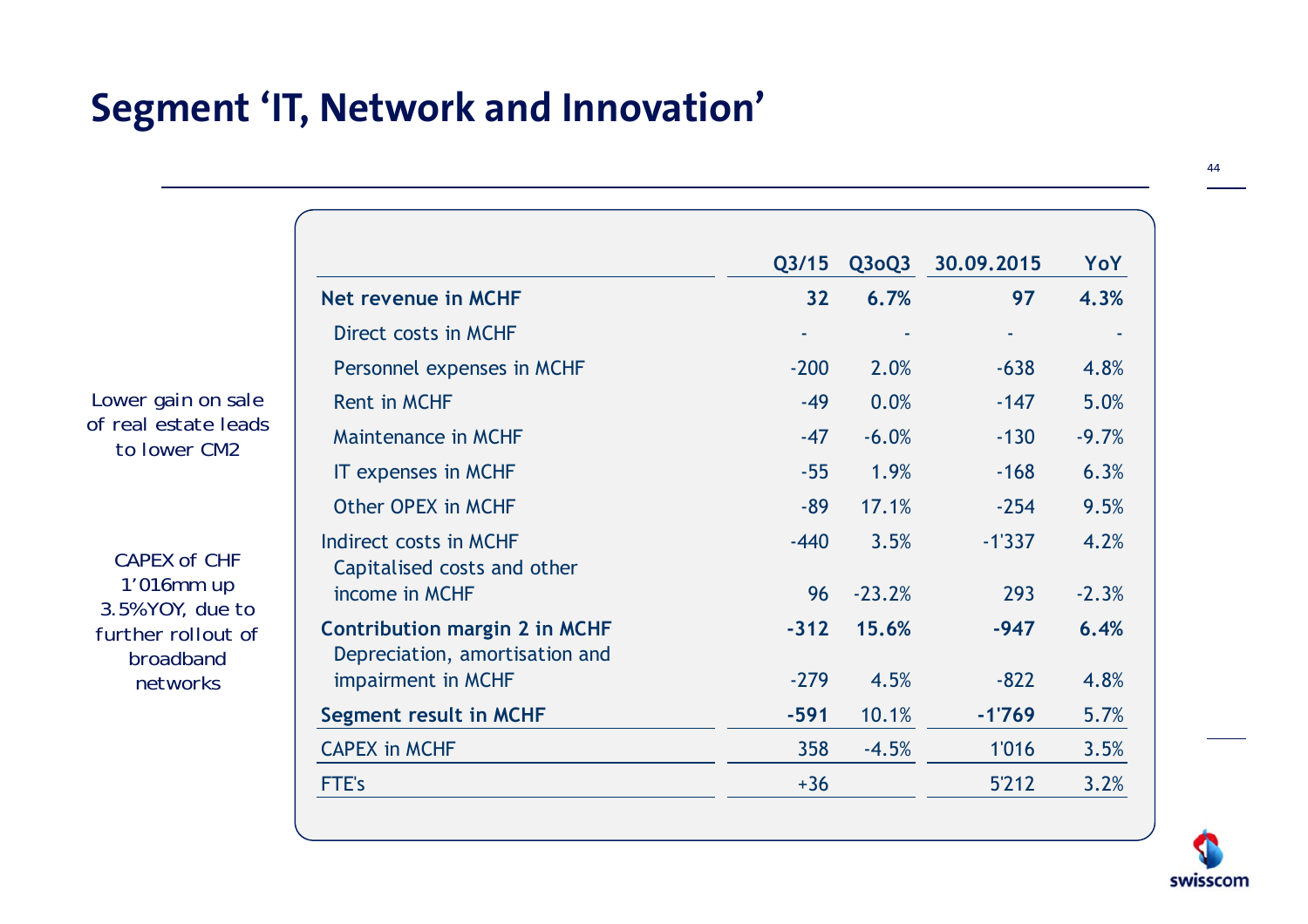## **Segment 'Fastweb'**

 $\sqrt{2}$ 

| I<br>×<br>۰. |
|--------------|

|                                              |                                                                                       | Q3/15  | Q3oQ3    | 30.09.2015     | YoY       |
|----------------------------------------------|---------------------------------------------------------------------------------------|--------|----------|----------------|-----------|
|                                              | <b>Consumer revenue in MEUR</b>                                                       | 196    | 4.8%     | 585            | 3.9%      |
| Net revenues<br>increased 4.6% YOY           | Enterprise revenue in MEUR                                                            | 193    | $-4.5%$  | 584            | 3.0%      |
|                                              | Wholesale revenue in MEUR <sup>1)</sup>                                               | 35     | 0.0%     | 117            | 17.0%     |
| All segments report                          | Net revenue in MEUR <sup>1)</sup>                                                     | 424    | 0.0%     | 1'286          | 4.6%      |
| an increase in                               | OPEX in MEUR <sup>2)</sup>                                                            | $-279$ | $-3.8%$  | $-881$         | 2.4%      |
| revenue                                      | <b>EBITDA in MEUR</b>                                                                 | 145    | 8.2%     | 405            | 9.5%      |
|                                              | EBITDA margin in %                                                                    | 34.2%  |          | 31.5%          |           |
| <b>EBITDA of EUR 405</b>                     | <b>CAPEX in MEUR</b>                                                                  | 124    | 1.6%     | 403            | $-0.7%$   |
| million up by $9.5%$                         | <b>OpFCF Proxy in MEUR</b>                                                            | 21     | n.m.     | 2 <sup>1</sup> | $-105.6%$ |
| YOY                                          | FTE's                                                                                 | $+4$   |          | 2'381          | 0.1%      |
|                                              | BB customers in '000                                                                  | $+15$  |          | 2'172          | 7.7%      |
| Number of                                    | In consolidated Swisscom accounts                                                     |        |          |                |           |
| <b>Broadband customers</b><br>up by 7.7% YOY | <b>EBITDA in MCHF</b>                                                                 | 156    | $-4.3%$  | 434            | $-3.6%$   |
| reaching                                     | <b>CAPEX in MCHF</b>                                                                  | 133    | $-10.1%$ | 431            | $-12.8%$  |
| 2,17 million<br>customers                    | 1) incl. revenues to Swisscom companies<br>2) incl capitalised costs and other income |        |          |                |           |

2) incl. capitalised costs and other income

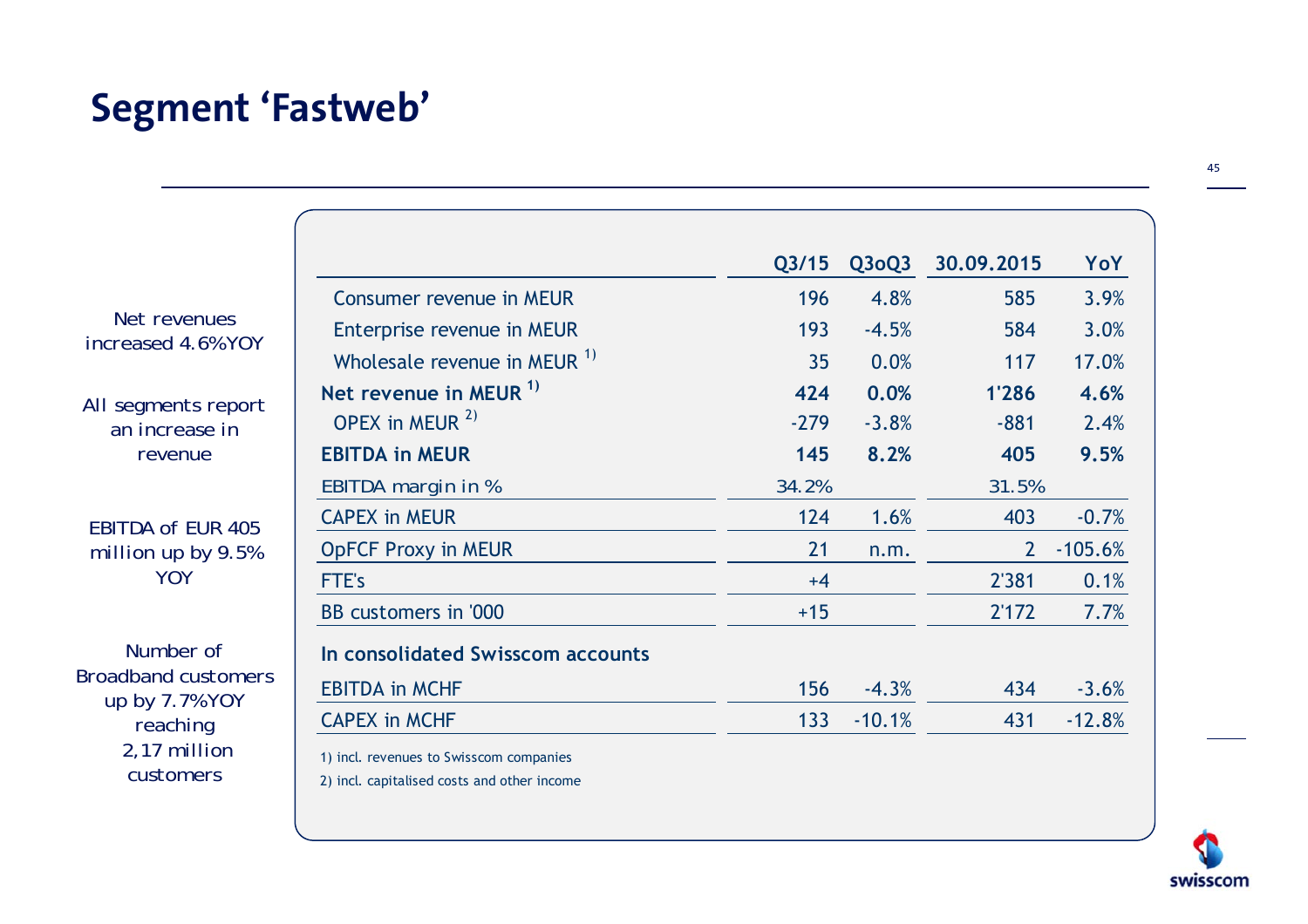#### **Segment 'Other'**

*Net revenue down by 7.2% YOY due to lower revenue out of construction activities and the sale of companies*

> *EBITDA down by 31.4% YOY*

| External revenue in MCHF<br>Net revenue in MCHF $1$<br>OPEX in MCHF $2)$<br><b>EBITDA in MCHF</b> | 80<br>149 - 13.4%<br>$-125 - 11.3%$ | $-21.6%$ | 257<br>449 | $-14.0%$<br>$-7.2%$ |
|---------------------------------------------------------------------------------------------------|-------------------------------------|----------|------------|---------------------|
|                                                                                                   |                                     |          |            |                     |
|                                                                                                   |                                     |          |            |                     |
|                                                                                                   |                                     |          | $-390$     | $-2.0%$             |
|                                                                                                   | 24 - 22.6%                          |          | 59         | $-31.4%$            |
| EBITDA margin in %<br>16.1%                                                                       |                                     |          | 13.1%      |                     |
| <b>CAPEX in MCHF</b>                                                                              | 8                                   | 700.0%   | 20         | 33.3%               |
| <b>FTE's</b><br>$+3$                                                                              |                                     |          | 1'725      | $-13.5%$            |

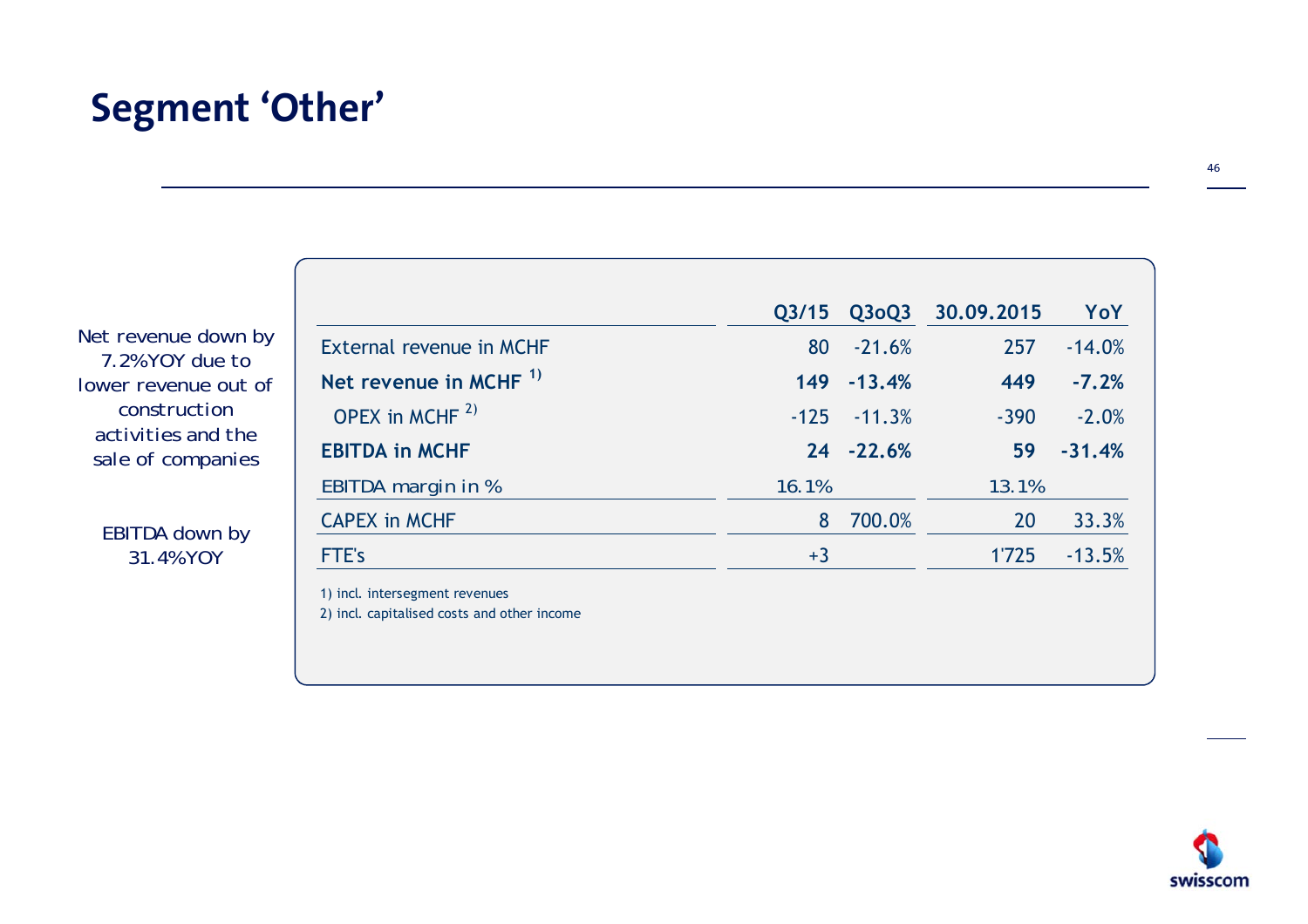#### **Innovative fibre technologies**

*Thanks to a mixture of access technologies, Swisscom can offer its customers multimedia services throughout Switzerland*

- > Swisscom is bringing fibre-optic cabling ever closer to its customers throughout Switzerland
- > A mixture of innovative fibre-optic technologies provides ultra-fast broadband internet access, even outside major urban centers



47

swisscom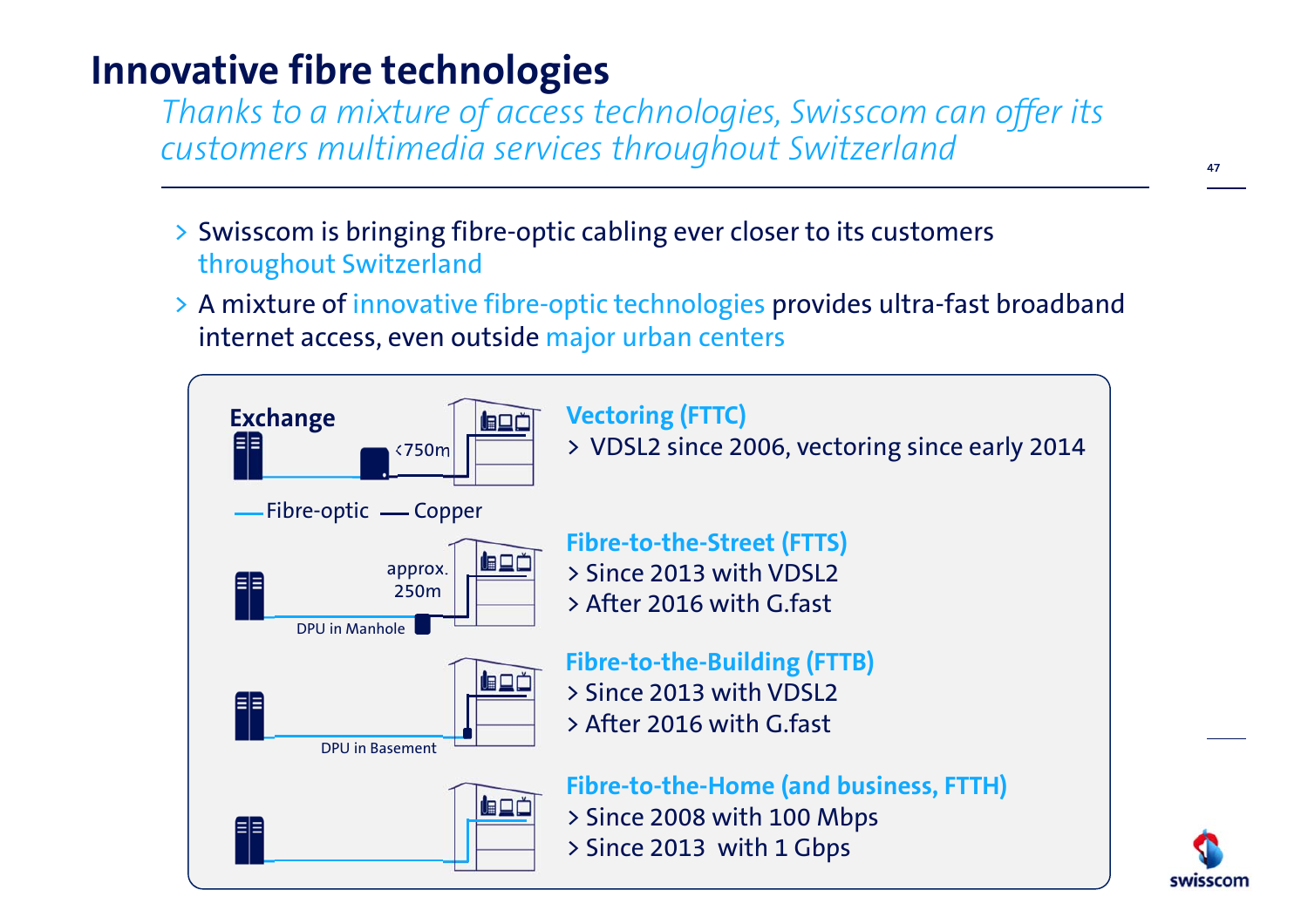#### **Regulatory update**

*Decision of the Federal Administrative Court on Broadband Internet*

- The Competition Commission (COMCO) Secretariat started in October 2005 an investigation against Swisscom for alleged improper Broadband Connectivity Service (BBCS) pricing up to December 2007
- In October 2009, COMCO concluded that Swisscom held a market dominant position in the BBCS market and that it had abused this position applying a so-called margin squeeze with its competitors, not allowing them to conduct profitable operation of the broadband Internet business. Based on this the COMCO issued a decree with a fine of CHF 219 million. Swisscom contested this decree with the Federal Administrative Court
- On 6 October 2015 the Federal Administrative Court issued a decree with a fine of CHF 186 million confirming in principle the reasoning of the COMCO but reducing the fine. Swisscom has made a provision for the CHF 186 million
- Swisscom regrets the decree and maintains that the fine is unjustified and has no adequate legal foundation given e.g. that there was no obligation to offer BBCS, the investigation refers to the first few years following the launch of ADSL, initial losses are common with new businesses and the retail business was profitable in the long run

#### **Next steps**

• The Federal Administrative Court decree will be contested with the Swiss Federal Court. Swisscom expects the proceeding to take around 2 years till a final sentence is reached